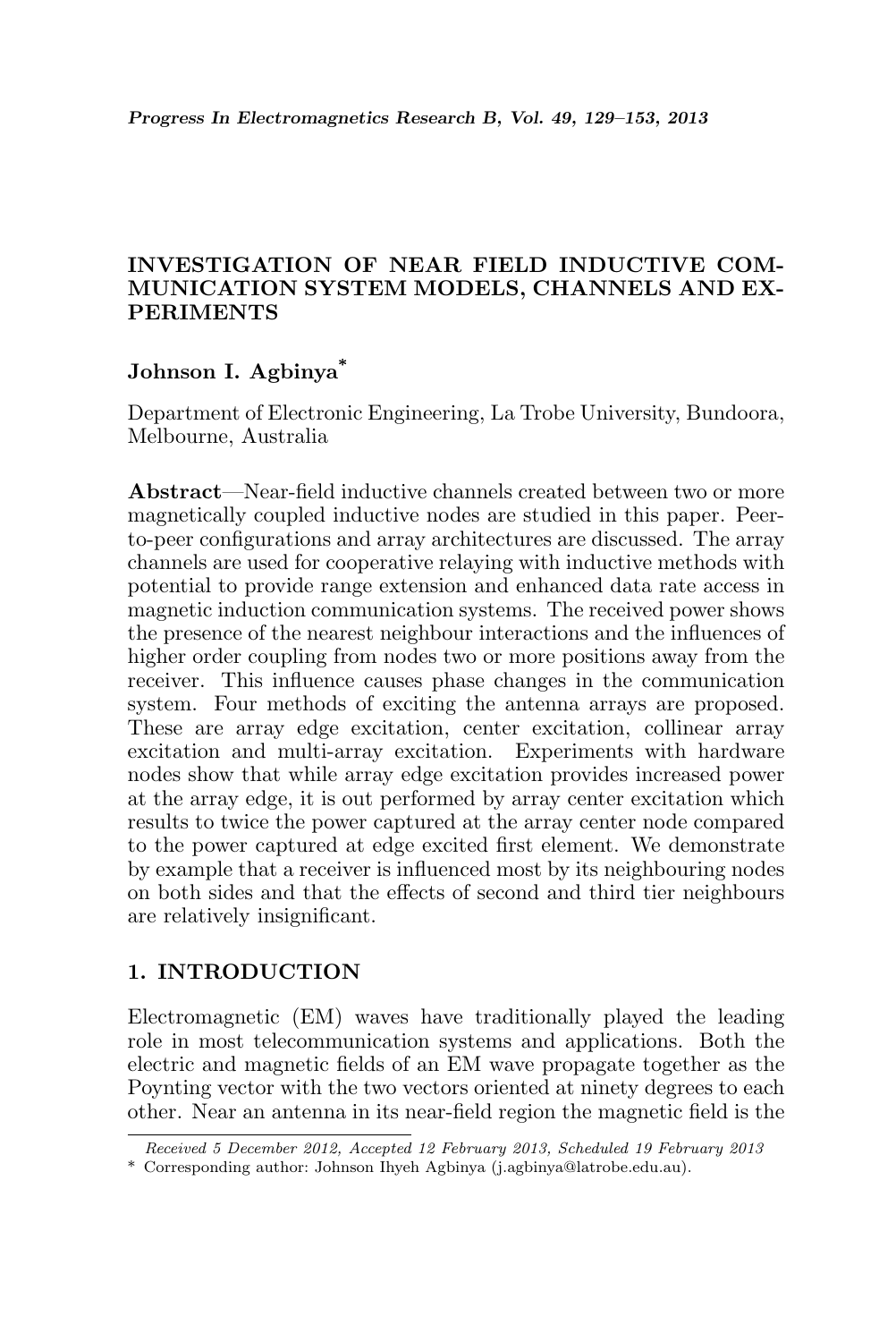dominant component while far away from the antenna in the far-field region, the electric field becomes dominant. The magnetic field energy in the near-field can be acquired through mutual coupling of inductors. The power in the magnetic field decays very fast in the channel as an inverse sixth power of distance while the electric field decays as an inverse quadratic function of distance. In the far-field region of an antenna therefore, most of the energy in an EM wave is held in the electric field.

Environmental conditions make the use of such EM waves not suitable for communications underground (mines, tunnels, oil and gas wells) and in water. This is because of the intrinsic properties (permittivity and permeability) of these media. First in underground communications EM waves encounter at least three major problems of high path loss, rapid changes in the channel conditions due to the changing nature of the terrain (water and soils of varying EM attenuation regimes) and need large antennas. Under these conditions, terrestrial EM communications do not perform optimally [1–4]. Changing soil characteristics with temperature and water content causes large bit error rates and degrades performance. Second communication in coastal regions also face changing conditions due to the dynamic environmental factors such as shallow bathymetry, wave and tidal action, acoustically reflective boundaries and marine growth. In coastal regions, reflectivity, noise and multipath effects render conventional radio and acoustical systems significantly ineffective. The signal degradation sources make both acoustic and EM navigation and communication systems unreliable [5]. However many ecological and industrial navigation situations occur in coastal regions and many of the mine warfare operations are performed in such environments. Third short range communication networks such as body area networks encounter large bio-impedances contributed by biological tissues which for safety reasons negate extended use of EM waves for communications and power transcutaneous power transfer. Hence a physical access technology is required which help to limit and/or solve some of the problems associated with the above terrains.

## 2. RELATED WORK

Magnetic induction (MI) communication is a promising alternative physical access method to EM waves first in terms of its ability to create a so-called secure communication 'bubble' [6, 7] around a transmitter. Second, it solves some or all of the problems associated with EM communications. In EM radio communications, the radiation resistance of a conventional antenna system must be made fairly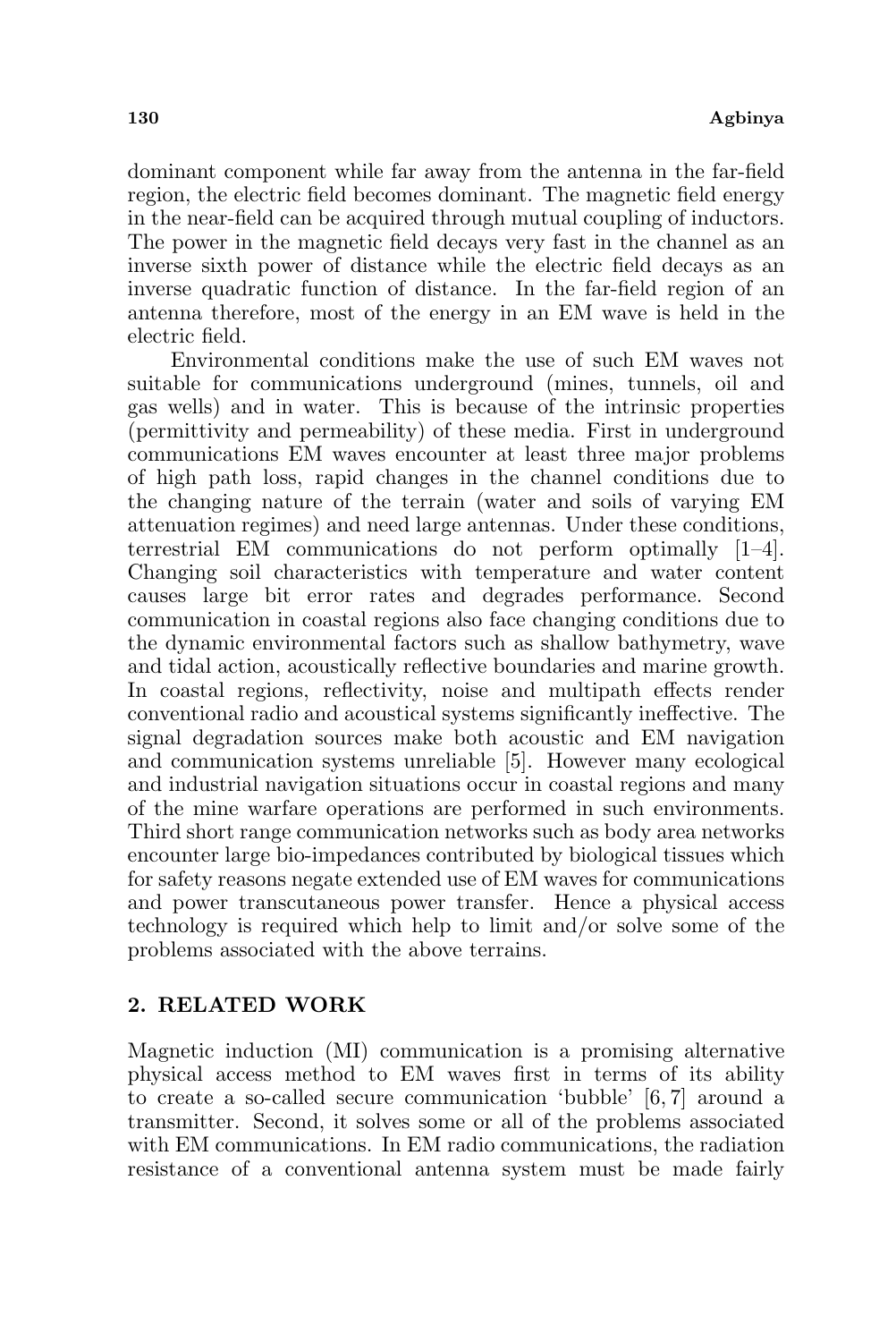higher than the ground losses to ensure that strong electric field is produced. In MI communication however, the radiation resistance of the antenna coils are very small and insignificant EM waves created do not propagate far. Rather a magnetic field is created by the transmitter which induces a sympathetic flux in the receiver coil. The sympathetic receiver flux is proportional to the current in the transmitter loop and the inductances of the transmitter and receiver loops. The role of the channel appears as gain reduction in the receiver power (the so-called coupling coefficient) and has a dramatic attenuating impact on the received power at long distances. The near absence of the EM field means that the magnetic field does not propagate, is quasistatic in air and in most medium it is primarily diffusive. Furthermore, the associated very low power applications means they are relatively safe and have less impact on biological tissues with little to no heating effects. Hence they are popular in implantable hearing aids and magnetic resonance imaging (MRI) systems. As a result the application of magnetic fields in medicine dates back to hundreds of years [22]. Near-Field Magnetic Induction Communication (NFMIC) is a wireless form of short range communication, up to 5 m, using near field magnetic flux for data transmission [11, 12]. In reality they operate as proximity communication systems. They are an efficient means of creating secure self-powered body area networks, payment cards, biomedical monitoring, near field mobile phones, MP3 players, body implants and many more [6, 9, 10].

Compared to other short range communication technologies such as Bluetooth, MI is about six times more power efficient. Moreover, it promotes frequency reuse over short and long distances. It also contributes less interference with other existing radio frequency (RF) communication systems, because it does not have to operate in busy 2.45 GHz region and the data needs to be communicated within a person's NFMIC 'bubble' [1]. A major advantage of MIC over traditional EM RF-based systems is that the MI waves are not generally affected by the environment. Therefore, this characteristic of near field magnetic induction communication makes it considerably advantageous over EM RF-based communication systems in applications such as underground or underwater communications. However, the impact of path loss (a function of distance to power of 6) is critical in NFMIC compared to RF networks. Therefore, NFMIC targets the medium capacity personal area networks with close proximity.

A MI communication system was recently demonstrated in [6, 13, 14, 23] for underground communication in mines where the effects of the terrain and the environment strongly reduce the perfor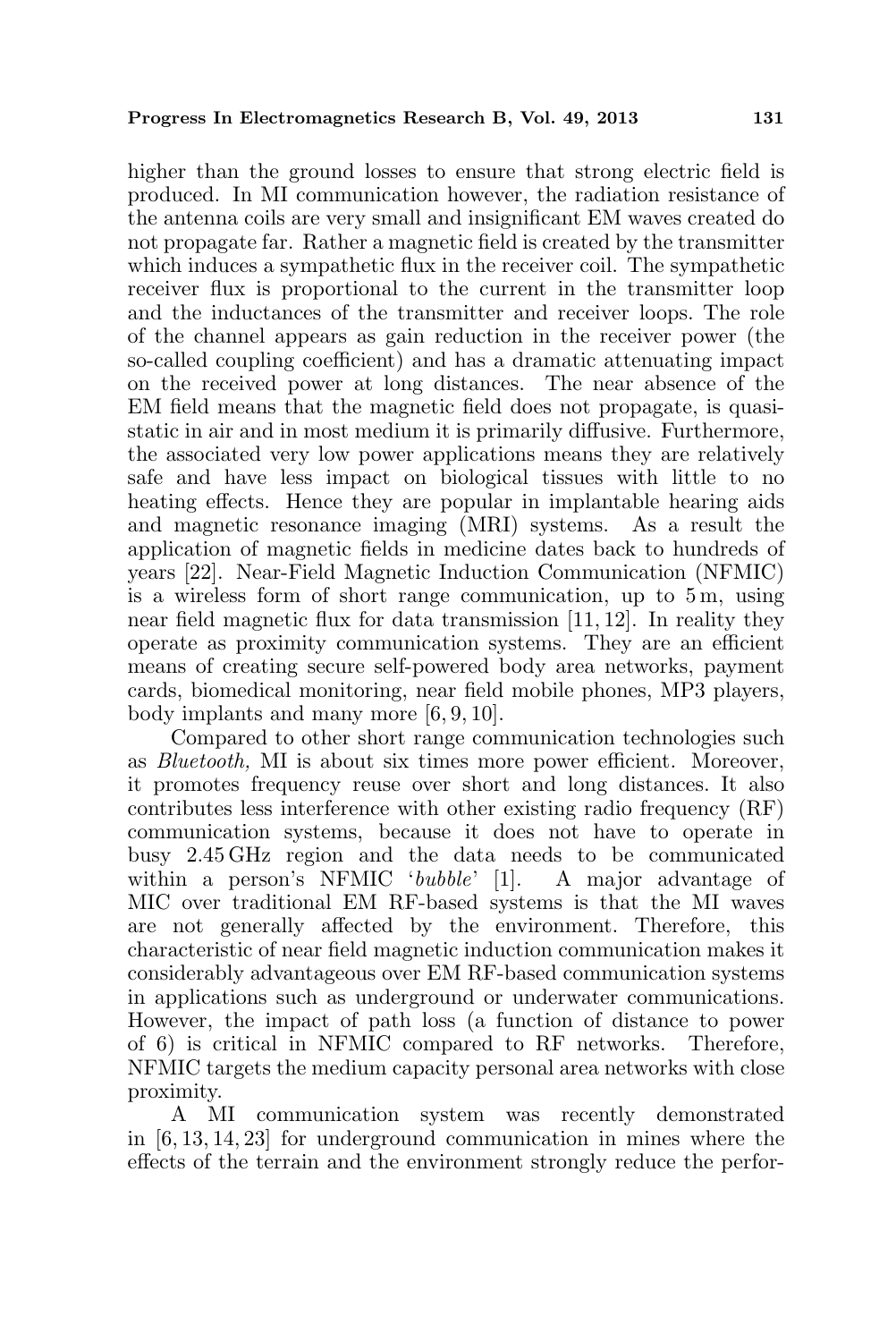mance of RF methods but it led to poor range coverage a feature that is suited to secure short range 'communication in a bubble'. Therefore, in the application in [2] a magneto-inductive waveguide was used to extend the range of communications. In a magneto-inductive waveguide there is no need for the relay coils to be individually powered since each coil induces flux to its neighbors and through that means information is carried from neighbor to neighbor until the receiver is reached. Magnetic waveguides were studied by Shamonina and Solymar [15–17]. They showed that with proper terminations power losses are minimized in the waveguide system. The impedance matching at the receiver blocks backward waves and only forward magneto-inductive waves exist in the system. If discontinuities exist in the waveguide system, reflections are observed causing reduced power coupling to the load. Discontinuities in MI waveguides occur when the impedances of neighbouring coils are different. Hence in this paper non-reflective waveguides are assumed by making the links identical or using identical coils at each node.

The application of MI techniques in remote wireless power transfer has also been studied recently in [8, 18] and the energy scavenging properties reported by Jiang et al. [19, 20]. The authors evaluated the effects of small loads and large loads from the communication range point of view. Understandably, coupled power to the receiver load is proportional to the load and hence it is expected that smaller range would be obtained when the parasitic resistances of the coils are large. Recently we studied the MI communication bubble created by an MI peer-to-peer system [6, 23] as basis for MI transceiver design. It was shown that the size of the bubble is determined by the quality factors  $(Q)$ , the efficiencies  $(\eta)$  and the coupling coefficient  $(k(x))$  between the coils. We established the basis for understanding the nature and size of the MI bubble. A MI bubble is defined as the sphere of communication around the inductive loop operating in the near-field region. Outside the bubble it is assumed that the flux created by the loop is nearly zero. Outside the bubble however, the loop has remnant EM waves and behaves as RF antenna marginally. The objective in MI system design is to ensure that the vanishingly small waves are not detectable outside the bubble and if there is to provide a means of limiting it. The need to couple power efficiently to the receiver is however paramount in MI systems.

Based on work by Agbinya and Masihpour in [24], Fatiha et al. [25] recently characterized the magnetic link performance of an embedded ingestible capsule at 40 MHz with the objective of determining the efficiency of magnetic systems. Also a recent brief discussion on inductive channel is given by Lee in [26]. Inductive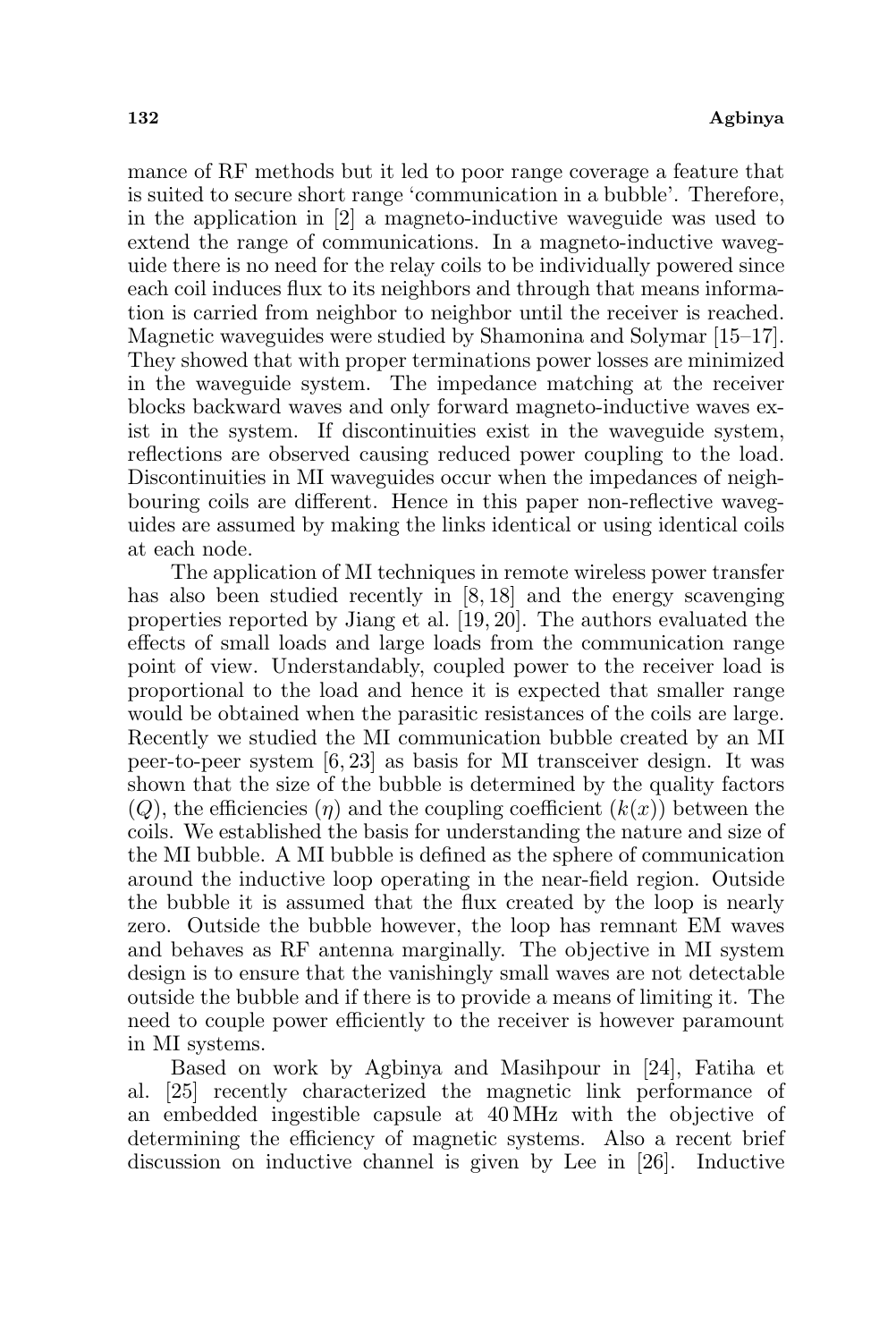channels and link budget, therefore, remain an active area of current interest. In this paper we provide a models and thorough analysis of magnetic links and channels with the objective of helping to establish more efficient inductive communication under different conditions and system configurations.

In the rest of the paper we discuss the general principles of inductive communications in Section 3. Inductive communication channels are introduced in Section 4 from the waveguide model point of view and a thorough analysis of the peer-to-peer inductive link is provided. To allow the link performances to be assessed, Section 5 provides various techniques for exciting the magnetic communication system and elaborate expressions for the received power at various positions along the chain of nodes are provided. Simulations of the effects of nearest neighbor interaction on array performance are given in Sections 6 with conclusions drawn in the Section 7.

## 3. PRINCIPLES OF MAGNETIC INDUCTION COMMUNICATIONS

In magnetic communications, the MI transmitter uses typically a resonant small coil of small radius and a similar resonating coil acting as the receiver (Figure 1) [27]. The transmitter is modeled as a magnetic dipole operating at very low frequencies and hence any electric field created is vanishingly small and has no far field effects and hence cannot be detected in the far field region and hence suited to clandestine operations. The magnetic moment  $m$   $(m = N \cdot I \cdot A)$ created on axis in an air core system is proportional to the number of turns N of the antenna coil, the area  $A(m^2)$  of the coil and the current I (amperes) flowing through it. The magnetic moment can be increased by deploying the coil on a magnetically permeable core such as a ferrite rod so that  $m = \mu_r N \cdot I \cdot A$ , where  $\mu_r > 1$  is the relative permeability of the core material and is a strong function of the orientation of the coil.

Communication using magnetic field requires that the flux be modulated and many of the conventional modulation schemes may



Figure 1. Peer-to-peer MI communication system.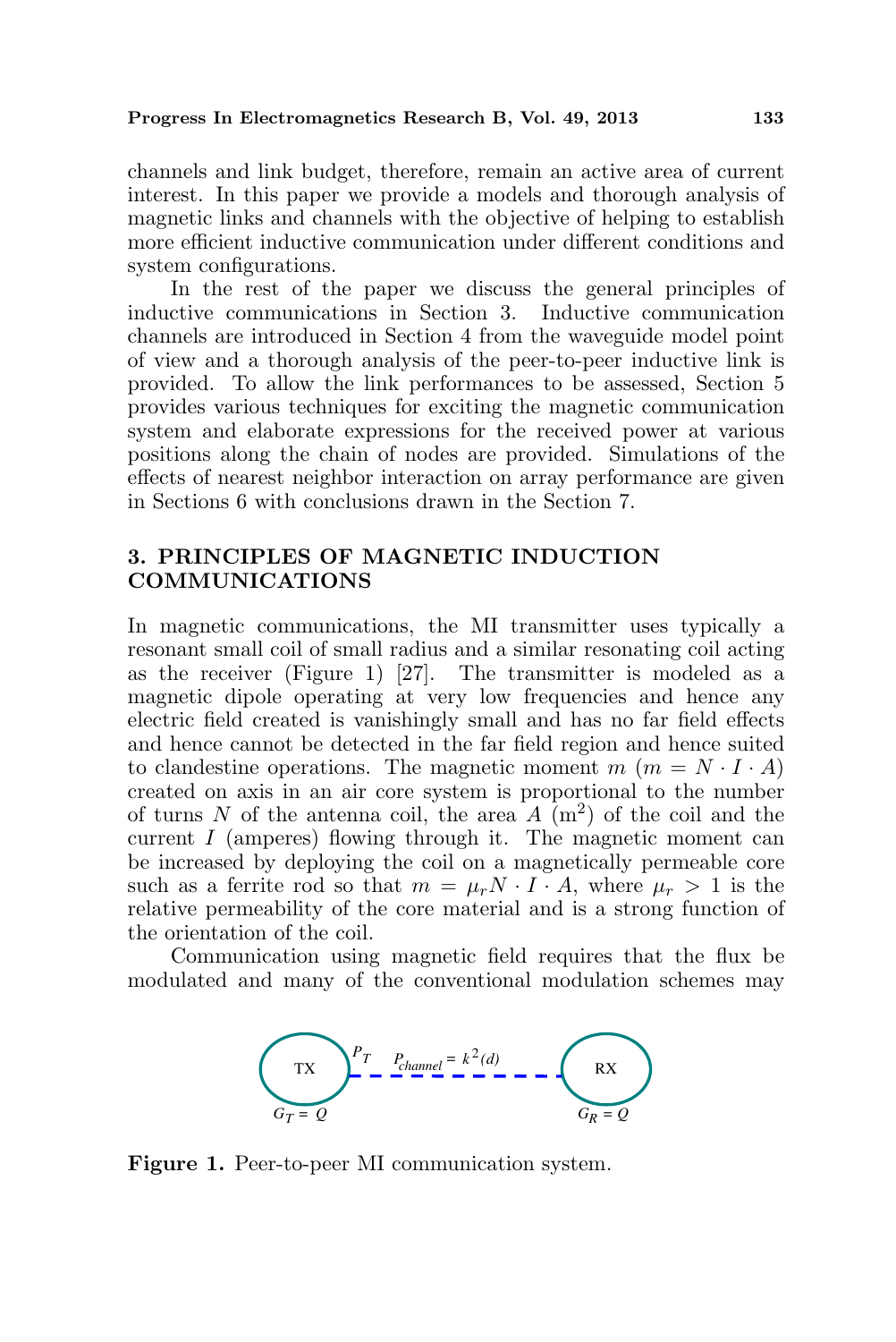be employed depending on the application [1, 23]. The voltage which can be induced in the receiver coil is proportional to the magnetic flux density, the area of the coil, the operating frequency and the number of turns of the coil. This voltage can also be enhanced by laying the coil on a magnetically permeable material with permeability  $\mu_r$ . The induced voltage is

$$
V = \mu_x 2\pi B \cdot NA \cdot f \tag{1}
$$

By tuning the receiver coil to resonate with the transmitter, further enhancement of the induced voltage is obtained. Furthermore, by using a coil of higher  $Q$  and higher coil efficiency  $\eta$ , this voltage can also be increased while sacrificing bandwidth [2, 6, 23]. The magnetic field strength developed by the transmitter decays at a rate proportional strength developed by the transmitter decays at a rate proportional<br>to the inverse d to power three  $(1/d^3)$  and hence the power decay to the inverse a to power time  $(1/a^2)$  and hence the power decay<br>is proportional to  $(1/d^6)$ . MI bubble factors were recently proposed in [6]. While most authors assume that the size of the near field magnetic induction (NFMI) bubble is the same as the edge of near field in [6] we have demonstrated that the two are not the same. The signal level at the near field edge is still too high and easily available for interception with a sensitive instrument and [6] quantifies the bubble for that purpose. Intuitively, we define the magnetic bubble in terms of the sensitivity of the receiver [6]. The power transferred to a receiver load resistance  $R_L$  is proportional to the transmitted power, the quality factors of the coils, the coupling coefficients and their efficiencies [6]. When the radius of the transmitting coil is smaller than the communication range  $(r_1 \ll x)$  the received power at resonance at location  $x$  is [6]:

$$
P_r(\omega = \omega_0) = P_t Q_1 Q_2 \eta_1 \eta_2 k^2(x)
$$
  
=  $P_t Q_1 Q_2 \eta_1 \eta_2 \frac{r_1^3 r_2^3}{(x^2 + r_1^2)^3} \approx \frac{\sigma}{x^6}; \qquad r_1 \ll x$  (2)

where  $\sigma = P_t Q_1 Q_2 \eta_1 \eta_2 r_1^3 r_2^3$ . The received power is therefore, a decreasing function of distance to power six (6). The factor  $\sigma$  was defined in [6] as the *distance bubble factor* and quantifies the communication range to within a short radius centered on the transmitter which is traditionally called the "bubble". Although the bubble range is a function of the quality factors and coil efficiencies it is typically a couple of meters and a few centimeters for embedded medical devices. The fast power decay is considerably significant for secure communications where the objectives are the security of the transmitter and data and the safety of the person carrying the transceiver. The capacity of such a system was recently given by the authors in  $[6, 23]$  and in [10]. Let d be the distance at which the received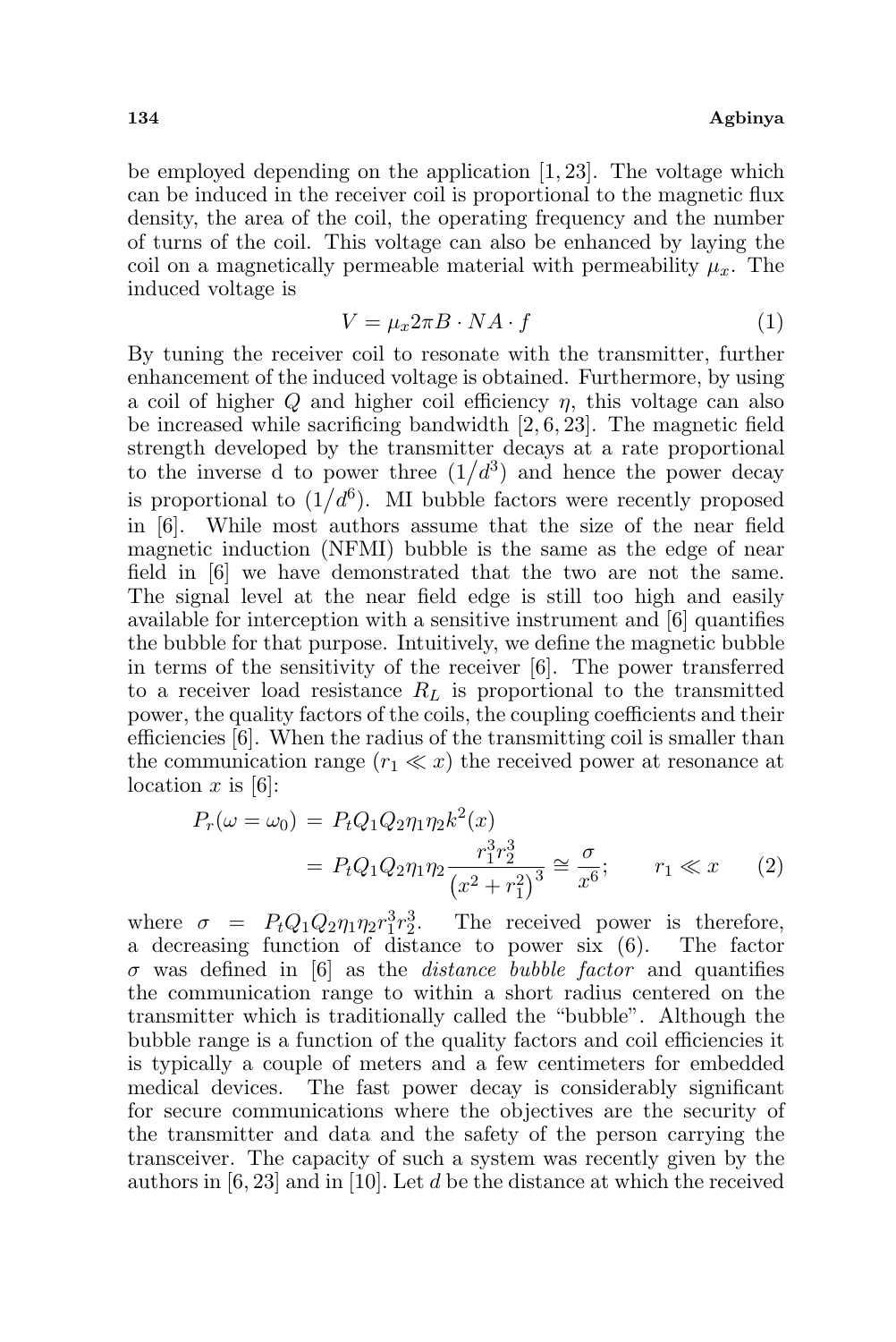signal power is equal to the sensitivity of the receiver  $P_r = P_S$ , where  $P<sub>S</sub>$  is the sensitivity of the receiver. This indicates that the size of the bubble is not fixed but rather is a function of the receiver sensitivity. We may also define the size of the bubble in terms of the signal to noise ratio (SNR) of the system and defines the radius of the magnetic bubble as the distance where the received signal power is equal to the noise power  $(P_r = N \text{ or } SNR = 1)$ . Therefore, the system capacity at the edge of the NFMI bubble is  $\mathbf{r}$ 

$$
C = B_f f_0 \log_2 \left( 1 + \frac{P_{rd} \left( \omega = \omega_0 \right)}{N} \right) = B_f f_0 \log_2 2 = B_f f_0 \tag{3}
$$

At the edge of the bubble, no signal amplification helps as noise is also amplified equally so the bubble remains secure from someone outside it. Bear in mind that the  $3 \text{ dB}$  fractional bandwidth  $B$  is defined purely by the Q of the coils and the centre frequency [10], where

$$
B_f = \frac{B}{f_0} = \begin{cases} \frac{1}{Q_1}; & \text{if } Q_1 > Q_2\\ \frac{1}{Q_2}; & \text{if } Q_2 > Q_1 \end{cases}
$$
 (4)

Thus for large capacity, the bandwidth of the system must be large. However, unlike inductive wireless power transfer that requires large Q, inductive communication systems are favoured by small quality factors so as to maximize  $B_f$ . By letting  $Q_1 = Q_2 = Q$  in Equation (4), this expression reduces to  $B_f = 1/Q$  and the capacity at the edge of the bubble (assuming the  $\angle$ NR = 1 there)

$$
C = B_f f_0 = f_0/Q \tag{5}
$$

is determined exclusively by the Q-factors of the coils and the resonance centre frequency. For a resonance frequency in the ISM band of 13.56 MHz and  $Q = 40$ , this capacity is approximately 339 kbps. The capacity at the edge of the bubble is directly proportional to the resonant frequency. The higher Q is, the lower the capacity at the edge of the bubble. This paradox is the major benefit of NFMI. The performance should, therefore, be evaluated in terms of the efficiency of the communication bubble. A typical magnetic induction device draws as low current as 7 mA to transfer voice or data over a couple of meters. To their advantage magnetic induction communication systems are not generally affected by the environment. From the MI power equation the effect of the environment is given by the permeability of the materials in the link and source (sink). The permeability of the medium can be used to advantage to amplify the signal power in the link. Thus paramagnetic and ferromagnetic channels will strengthen the magnetic field from the transmitter to the receiver.

Fading, multipath propagation, interference and noise which plague electromagnetic (EM) systems are not problems in MI systems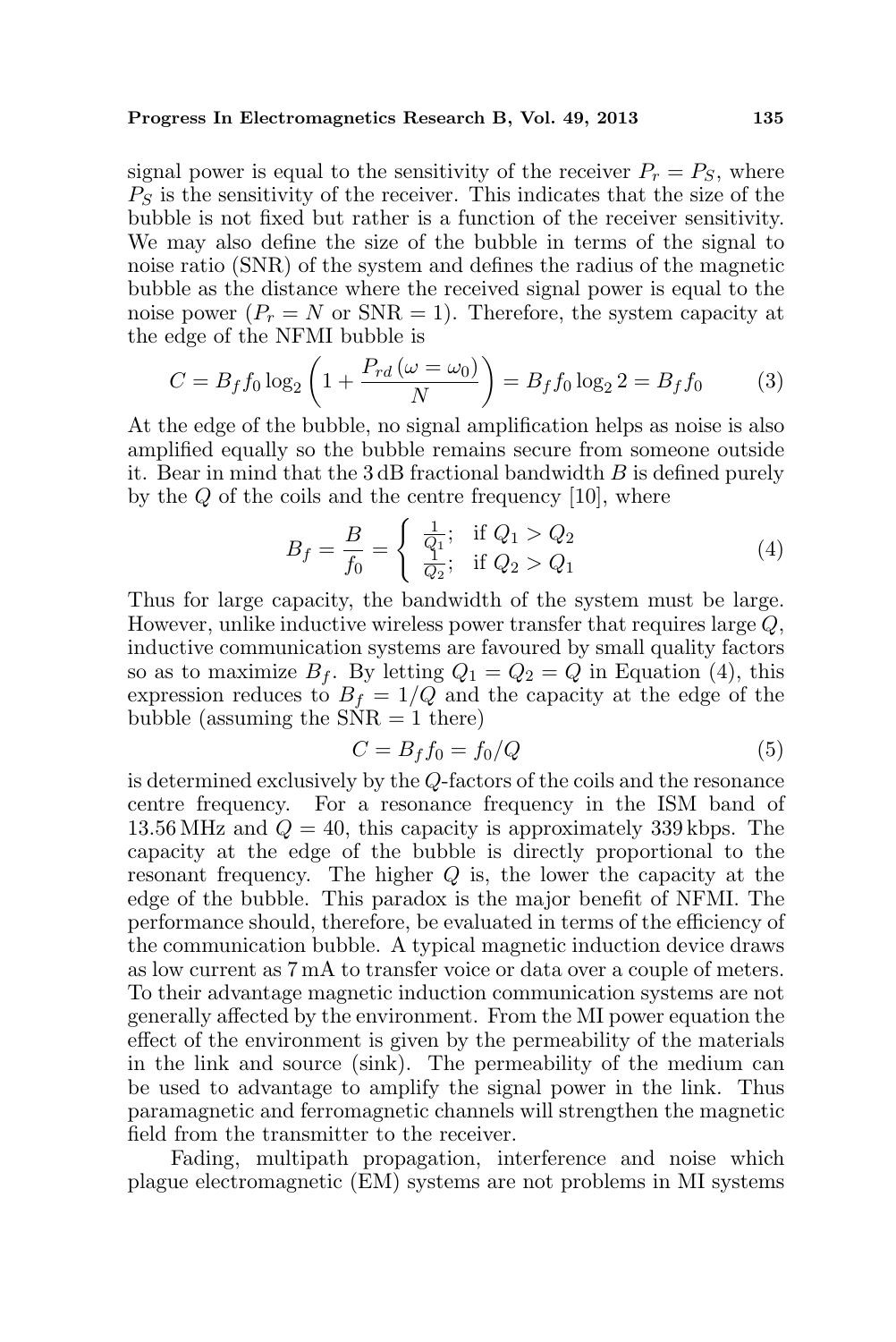but rather one of the main problems is how to improve upon the rapid decline in MI power due to the inverse sixth power decay with range. Current literature is devoid of the performance evaluation of MI technology from a commercial hardware point of view. Recently FreeLinc [7] marketed MI radios of very short range typically around 1.5 m.

## 4. MI COMMUNICATION CHANNELS

The Section 3 describes simple peer-to-peer systems. Similar work is reported in [2] by Sun and Akyildiz. Figure 2 shows the general framework for magnetic waveguides as a chain of resonant loops [16, 17, 21]. The source loop transmits information and this is relayed by the relaying nodes until the signal reaches the receiver. We now show that the model in [2] is similar to the Agbinya-Masihpour model [6, 23] if a common framework is used to compare them by establishing a common formalism. The common formalism defines the following parameters. The efficiencies of the coils are:

$$
\eta = R_S/R_S + R_L \cong 1 \quad \text{or} \quad R_S \gg R_L \tag{6a}
$$

In Figure 2 for convenience we have combined the resistances as  $R_R = R_S + R_L$ . The quality factors at the transmitter and receiver are

$$
Q_T = \omega L_T / R_{LT} \quad \text{and} \quad Q_R = \omega L_R / R_{LR} \tag{6b}
$$



Figure 2. Magnetic waveguide and circuit model.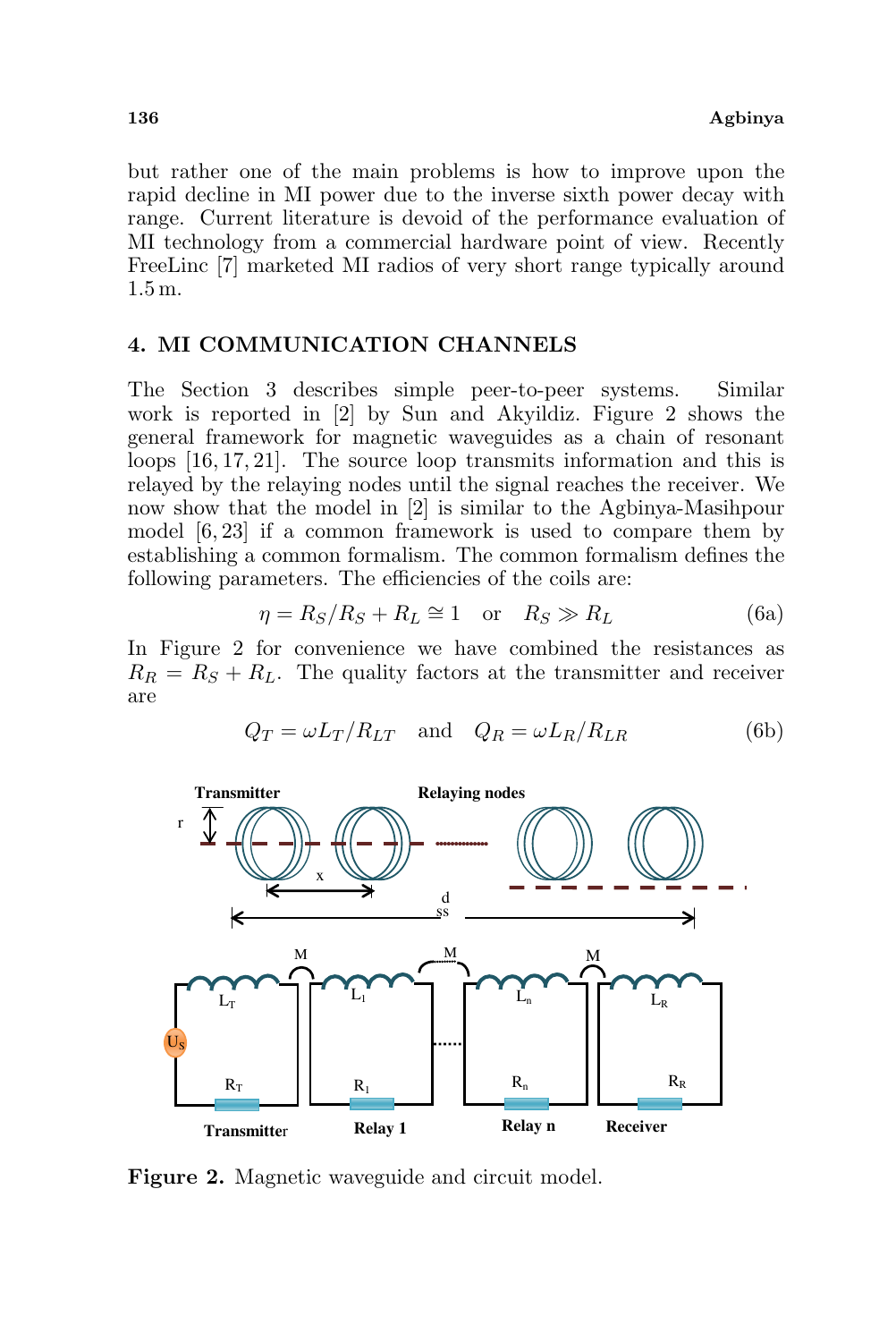The self resistances of the transmitter and receiver coils of radius r are usually very small and given as  $R_{LT} = R_t = 2\pi \cdot r_T N_T R_0$  and  $R_{LR} = R_r = 2\pi \cdot r_R N_R R_0$  respectively.

By substituting these in Equation (6b) when the length  $l =$  $2\pi \cdot r \cdot N \gg 0.9r$ ,  $N_T = N_R = N$ , then

$$
L = \mu A \cdot N^2 / (l + 0.9r);
$$
  
then 
$$
L_T \approx 0.5 \mu r_T \cdot N_T \text{ and } L_R \approx 0.5 \mu \cdot r_R \cdot N_R
$$
 (6c)

Therefore, when the quality factors of the transmitter and receiver are equal we have shown in [1] that the coupling coefficient also is.

$$
k^{2}\left(d\right) = \frac{\mu^{2}A_{R}^{2} \cdot r_{T}^{4}}{4 \cdot L_{T}L_{R}\left(d^{2} + r_{T}^{2}\right)^{3}} = \frac{\pi^{2}r_{T}^{3}r_{R}^{3}}{N_{T}N_{R}d^{6}}\tag{6d}
$$

 $Q_T = \omega \mu / 4\pi \cdot R_{0T}$  and  $Q_R = \omega \mu / 4\pi \cdot R_{0R}$ . Therefore, the received power is

$$
P_R = P_T Q_T Q_R \eta_T \eta_R k^2 \left(d\right) = P_T Q^2 k^2 \left(d\right) \tag{7}
$$

This equation models two inductive antennas with gain Q and path loss given by  $k^2(d)$  as shown in the Figure 1. This figure is fundamental for the peer-to-peer MI nodes systems in general. This common formalism allows us to re-write the model of Equation (2) when we set  $\eta_1 = \eta_2 = 1$ . Therefore, the traditional Agbinya model (AM) [1, 23] can be written as:

$$
P_R = \frac{\omega^2 \mu^2}{16\pi^2 R_0^2} \cdot \frac{r_T^3 r_R^3 \pi^2 P_T}{N_T N_R d^6} = \frac{\omega^2 \mu^2 r_T^3 r_R^3 P_T}{16R_0^2 N_T N_R d^6} = Q^2 k^2 \, (d) \, P_T \tag{8}
$$

#### 4.1. Magnetic Waveguide Link: Model 1

To compare the model in [1] with the model in [2], we derive the link budgets for both using the received power in the standard case defined as

$$
\frac{P_R}{P_T} = \frac{\omega \mu \cdot N_R r_T^3 r_R^3}{16 R_0 d^6} = \frac{\omega \mu}{4 \pi R_0} \frac{\omega \mu}{4 \pi R_0} \frac{\pi^2 r_T^3 r_R^3}{N_T N_R d^6} \frac{N_T N_R^2}{\omega \mu} \n= \left(\frac{N_T N_R^2}{\omega \mu}\right) Q^2 k^2 (d)
$$
\n(9)

The link budget equations for the two cases become:  $(d = 10^{\beta}$  where for the AM case the link budget Equations (10) and (11))

$$
\beta_{AM} = \frac{\{ \mathbf{P}_T (\text{dBm}) - P_R (\text{dBm}) + 20 \cdot \log \mu + 20 \cdot \log \omega + 30 \log(\mathbf{r}_{Tr_R})}{- [10 \cdot \log 16 + 20 \cdot \log R_0 + 10 \cdot \log N_T N_R] \}} \tag{10}
$$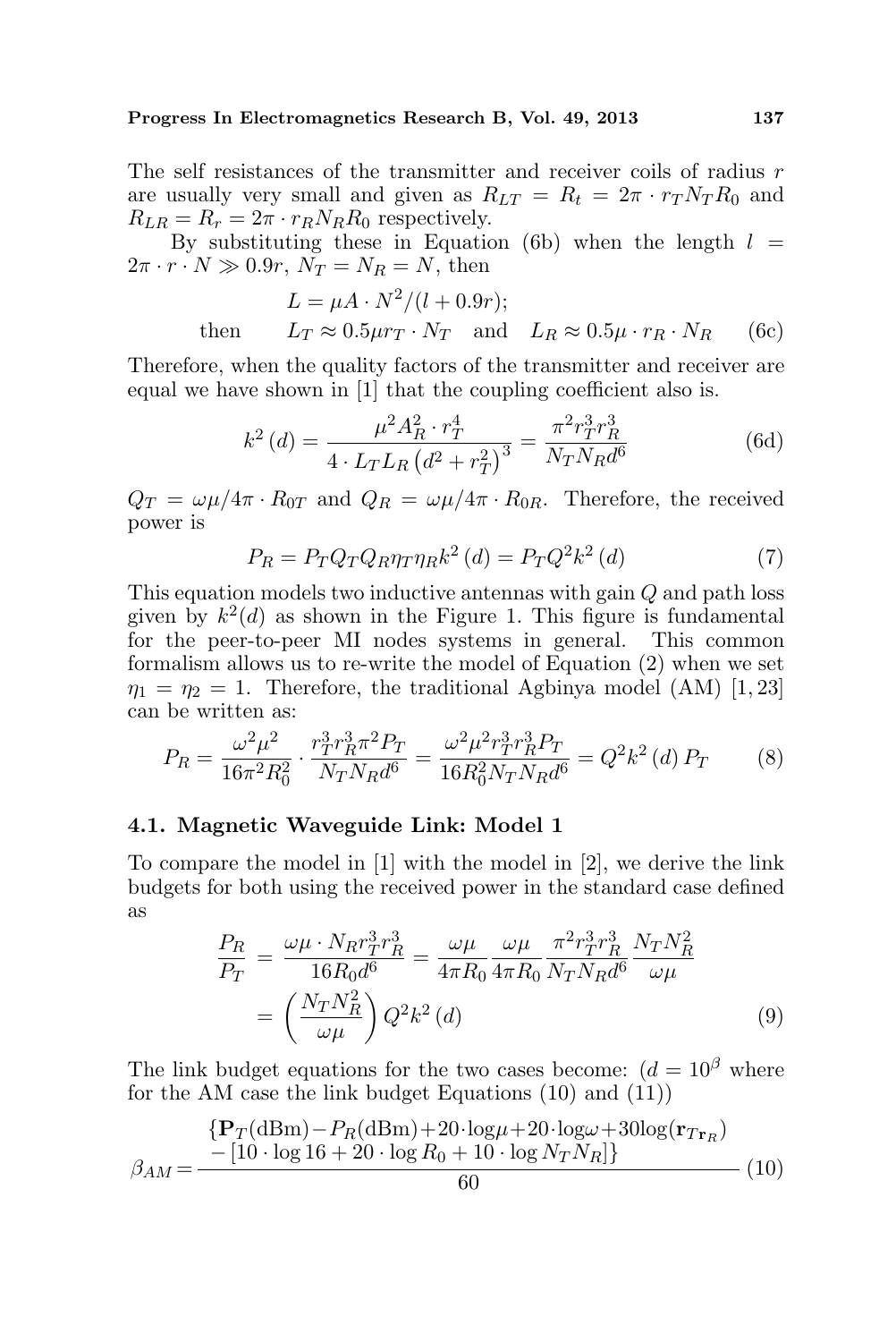$$
d_{AM} = 10 \frac{P_T (dBm) - P_R (dBm) + 20 \log \omega + 30 \log(r_{TrR})}{60}
$$
  
 
$$
\times 10 \frac{20 \log \mu - 10 \log 16 - 20 \log R_0 - 10 \log N_T N_R}{60}
$$
 (11)

The major limitation of MI communication is its rapid power decay and thus short range typically a couple of meters from the transmitter and therefore, unsuitable for applications such as wireless local area networks at larger range. Magneto-inductive waveguides have recently emerged as a method of extending the range of MI communications systems. We therefore propose a link budget for n section MI waveguide. Sojdehei et al. [5], Syms et al. [15], Shamonina [16], and Kalinin et al. [17] have established some of the theories for the MI waveguide used in this section. A peer-to-peer 'waveguide' is well analyzed and discussed by Agbinya et al. in [2, 6, 23]. Consider also the model in [2] based on our proposed framework in this paper. In doing so, we insert the defining equations in the framework in Equations  $6(a)$ – (d). The ratio of the received power to the transmitted power is given by the expression  $[1, 2]$ :

$$
\frac{P_R}{P_T} \approx \frac{\omega^2 \mu^2 N_T N_R r_T^3 r_R^3 \sin^2 \alpha}{8d^6} \cdot \frac{1}{4R_0 \left(2R_0 + \frac{1}{2}j\omega\mu N_T\right)}\tag{12}
$$

In this equation,  $R_0$  is the per unit resistance of the coils. All the other variables retain their usual meaning and the angle  $sin(\alpha)$  originates from integration of the magnetic potential of a magnetic dipole in Equation (6) in [2]. By assuming a low resistance loop, high signal frequency and large number of turns in the transmitter and receiver circuits  $(R_0 \ll \omega \mu N_T)$  [2] the power ratio reduces to:

$$
\frac{P_R}{P_T} \approx \frac{\omega \mu N_R r_T^3 r_R^3 \sin^2 \alpha}{16R_0 d^6} \tag{13}
$$

This model supports only peer-to-peer communication and does not deliver maximum power to the receiver load due to lack of resonance between the receiver and transmitter. For range extension and maximum power transfer, resonant relays with inductive waveguide are employed.

A MI waveguide consists of  $n$  sections which relay data as in Figure 2. The transmitter couples energy to the first coil near it and that coil couples energy to coil on its right and this process repeats until the receiver is reached. Thus the link Model 1 and range expression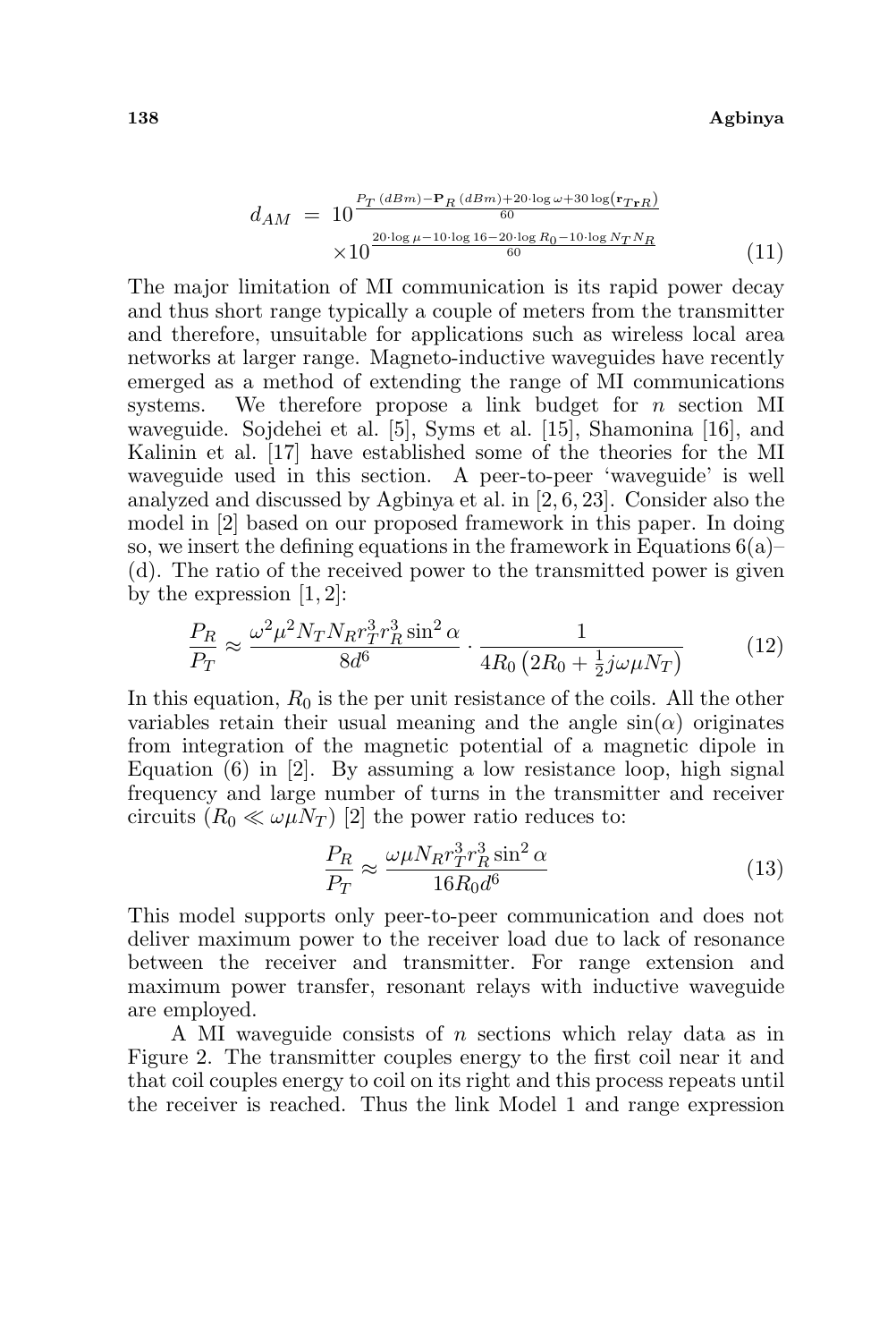are derived from the channel model equation in [2] and are:

$$
\beta_{M1} = \frac{p_T (\text{dBm}) - p_R (\text{dBm}) + 10 \cdot \log \mu + 10 \cdot \log N_R}{60} \times \left[ \frac{30 \log (r_T r_R) - 10 \cdot \log 16 - 20 \cdot \log R_0}{60} \right]
$$
(14)

The communication range is

$$
d_{M1} = 10^{\frac{p_T (\text{dBm}) - p_R (\text{dBm}) + 10 \cdot \log \mu + 10 \cdot \log N_R}{60}} \times 10^{\frac{+30 \log (r_T \cdot r_R) - 10 \cdot \log 16 - 20 \cdot \log R_0}{60}} \tag{15}
$$

In the simulations to follow we use  $r_T = 2.5 \text{ cm}, r_R = 1.5 \text{ cm},$  $N_T = N_R = 10$  and  $R_0 = 0.0216 \Omega$ /cm. The communication distance is  $0 \leq d \leq 6$  m and the frequencies are 13.56 MHz, 300 MHz and 900 MHz. The ratio of the received powers for the two models is

$$
\frac{P_{R,AM}}{P_{R,M1}} = \frac{\omega\mu}{N_R^2 N_T R_0} \tag{16}
$$

## 4.2. Magnetic Waveguide Link: Model 2

MI waveguide can be efficient in underground wireless communication systems if each magnetic coil is used as a relaying node for sending data without power consumption; by connecting a capacitor to each loop, maximum power is transferred at resonance. With this a path loss model is proposed and relates the transmitted power and the received power to the system parameters (permeability, per unit resistance of the wire of the transmitter and receiver coils, number of turns, their radii, transmitting frequency and communication range as given in [3]).

At resonance the impedance of each loop is resistive and the At resonance the impedance of each loop is resistive and the resonance frequency is  $\omega_0 = 1/\sqrt{LC}$  and  $\omega^2 = 1/LC$ . This allows the value of the capacitor required for resonance at each relaying node to be determined for an inductor of radius  $a'$  as

$$
C = \frac{2}{\omega^2 N^2 \mu \cdot \pi \cdot a} \tag{17}
$$

Therefore, when the capacitor is in circuit, the path loss expression in a magnetic waveguide is:

$$
\frac{P_R}{P_T} = \frac{\omega^2 N^2 \mu^2 r_T^3 r_R^3}{4x^6 2R_0 \left(4R_0 + \frac{\omega^2 N^2 \mu^2 r_T^3 r_R^3}{4x^6 2R_0}\right)} \times \left[j\left[\frac{4R_0}{\omega \mu N}\left(\frac{x}{a}\right)^3 + \frac{\omega \mu N}{4R_0}\left(\frac{a}{x}\right)^3\right]^{-1}\right]^{2n} (18)
$$

The variable  $x$  is the separation between any two sections of the MI waveguide. Thus the total communication range d is divided into  $n+1$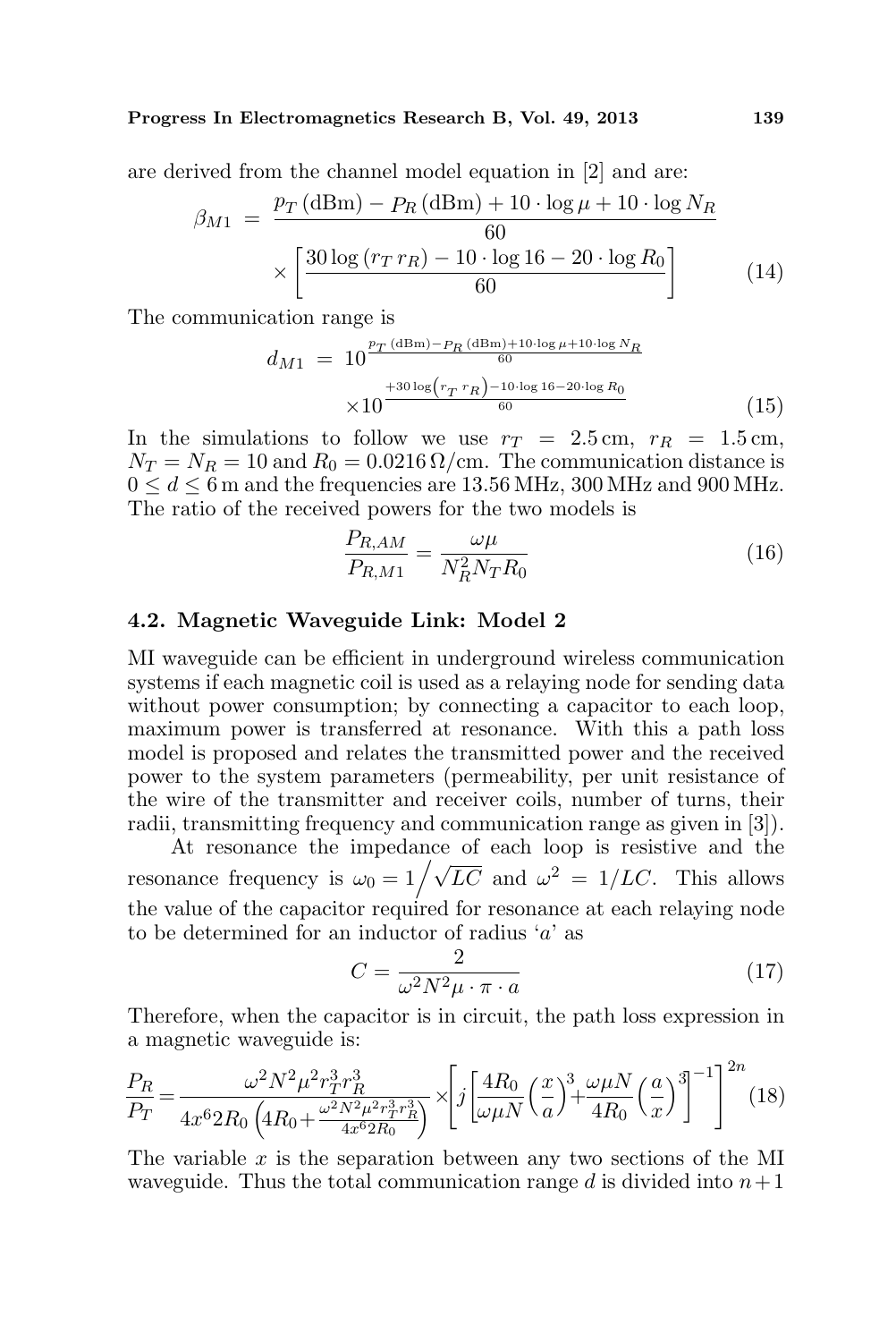### 140 Agbinya

sections of length x, or  $d/x = (n + 1)$ . The imaginary term dissolves to a real value because of the exponent  $2n$  in Equation (18). The path loss is a real positive number for even  $n$  and for odd values of  $n$  has a negative value. Thus when the traditional magneto-inductive wave is present a positive value is obtained. A negative value indicates the presence of an evanescent wave with sign changes [21]. To illustrate the behavior of the MI waveguide the path loss expression is simplified into the so-called AM2 link budget and provides insight into the achievable range. By using the expressions for the Q factors, we rewrite the path loss equation as a product of two terms:

$$
\frac{P_R}{P_T} = P_1 P_{2n} \tag{19}
$$

$$
P_{1} = \frac{\omega^{2} N^{2} \mu^{2} r_{T}^{3} r_{R}^{3}}{4x^{6} 2R_{0} \left(4R_{0} + \frac{\omega^{2} N^{2} \mu^{2} r_{T}^{3} r_{R}^{3}}{4x^{6} 2R_{0}}\right)}
$$
  
= 
$$
\frac{\omega \mu}{4\pi R_{0}} \cdot \frac{\omega \mu}{4\pi R_{0}} \cdot \frac{N^{2} \pi^{2} k^{2} (x)}{\left(2 + \frac{\omega \mu}{4\pi R_{0}} \cdot \frac{\omega \mu}{4\pi R_{0}} \cdot N^{2} \pi^{2} k^{2} (x)\right)}
$$
(20a)

$$
P_1 = \frac{Q_T \cdot Q_R N^2 \pi^2 k^2 (x)}{(2 + Q_T \cdot Q_R \cdot N^2 \pi^2 k^2 (x))}
$$
(20b)

By approximating  $k^2(x) \approx \frac{r_T^3 r_R^3}{x^6}$  (similar to neglecting  $\Delta d$  in the AM model), the second term is:

$$
P_{2n} = \left[ j \left[ \frac{4R_0}{\omega \mu N} \left( \frac{x}{a} \right)^3 + \frac{\omega \mu N}{4R_0} \left( \frac{a}{x} \right)^3 \right]^{-1} \right]^{2n}
$$
  
=  $(Q_T \cdot Q_R N^2 \pi^2 k^2(x))^n \left[ j \left( 1 + \frac{\omega^2 \mu^2 N^2 \pi^2}{(4R_0 \pi)(4R_0 \pi)} k^2(x) \right)^{-1} \right]^{2n} (21a)$ 

Therefore

$$
P_{2n} = (Q_T \cdot Q_R N^2 \pi^2 k^2 (x))^n \left[ \frac{j}{(1 + Q_T \cdot Q_R N^2 \pi^2 k^2 (x))} \right]^{2n}
$$
 (21b)

Therefore, the path loss equation becomes

$$
\frac{P_R}{P_T} = \frac{Q_T \cdot Q_R N^2 \pi^2 k^2 (x)}{(2 + Q_T \cdot Q_R \cdot N^2 \pi^2 k^2 (x))} (Q_T \cdot Q_R N^2 \pi^2 k^2 (x))^n
$$

$$
\times \left[ \frac{j}{(1 + Q_T \cdot Q_R N^2 \pi^2 k^2 (x))} \right]^{2n} \tag{22}
$$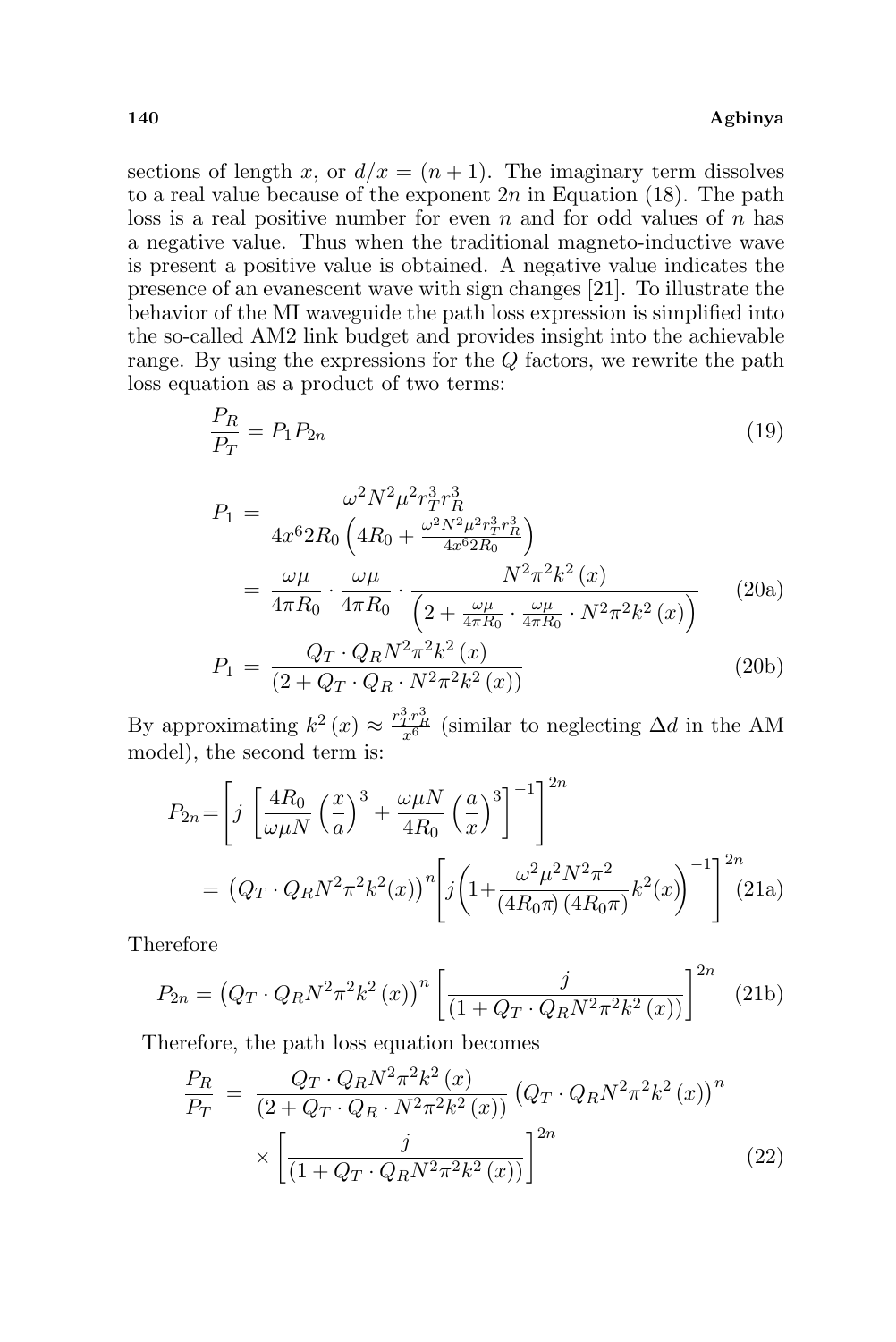Define  $\beta = Q_T Q_R N^2 \pi^2 k^2(x)$  as the section path loss. The waveguide path loss is, therefore, given by the expression:

$$
\frac{P_R}{P_T} = \frac{\beta \cdot \beta^n}{(2+\beta)} \left[ \frac{j}{(1+\beta)} \right]^{2n} = \left( \frac{\beta^{n+1}}{(2+\beta)} \right) \left( \frac{1}{(1+\beta)} \right)^{2n} e^{j\pi n} \tag{23}
$$

The phase term in Equation (23) accounts for the presence of two types of waves in the waveguide the traditional magneto-inductive wave and an evanescent wave whose modulus decays exponentially and changes signs between adjacent elements [21]. Syms et al. [21] have also explained the presence of higher-order interactions on the traditional MI wave causing the phase change and negative amplitude for odd  $n$ . For weak coupling between the coils,  $k^2(x) \ll 1$ ,  $\beta \ll 1$  and noting that  $\exp(i\pi n) = \pm 1$  the above expression simplifies to

$$
\frac{P_R}{P_T} = \frac{\beta^{n+1}}{2} \tag{24}
$$

In this situation, the flux developed by the transmitter is weakly linked to the receiver coil and the overall waveguide power is a geometric product of the section path losses. For strong coupling between the coils  $k^2(x) \approx 1$ , and  $\beta \gg 2$  and the expression reduces to:

$$
\frac{P_R}{P_T} = \frac{\beta^n}{2} \left[ \frac{j}{\beta} \right]^{2n} \tag{25}
$$

For  $n = 0$  we have the simple peer-to-peer MI system path loss equation. When  $r_T = r_R = x$ , we have  $k(x) = 1$ . The coupling coefficient cannot be more than unity or  $r<sub>T</sub> \cdot r<sub>R</sub>$  cannot be greater than the section length (usually  $r_T \cdot r_R \leq x^2$ ). The inequality  $r_T \cdot r_R > x^2$ is an impossible situation as it is not possible that the receiver collects more flux than all the flux created by the transmitter. For  $n = 0$  and  $\beta$  is unity the received power is a third of the transmitted power and we have the same result as in [2]:

$$
\frac{P_R}{P_T} = \frac{1}{3} \left(\frac{1}{2}\right)^{2n} \tag{26}
$$

This means that  $\beta = Q_T Q_R N^2 \pi^2 k^2(x)$  or the equation required for determining optimum power transfer between the sections is a function of the number of turns, the coupling coefficients and the quality factors of the coils, thus quantifying the received power well.

### 4.3. One Section Peer-to-peer (Line of Sight)

The power relationship in a one-to-one transmitting system is of great interest as it applies to many applications which do not require range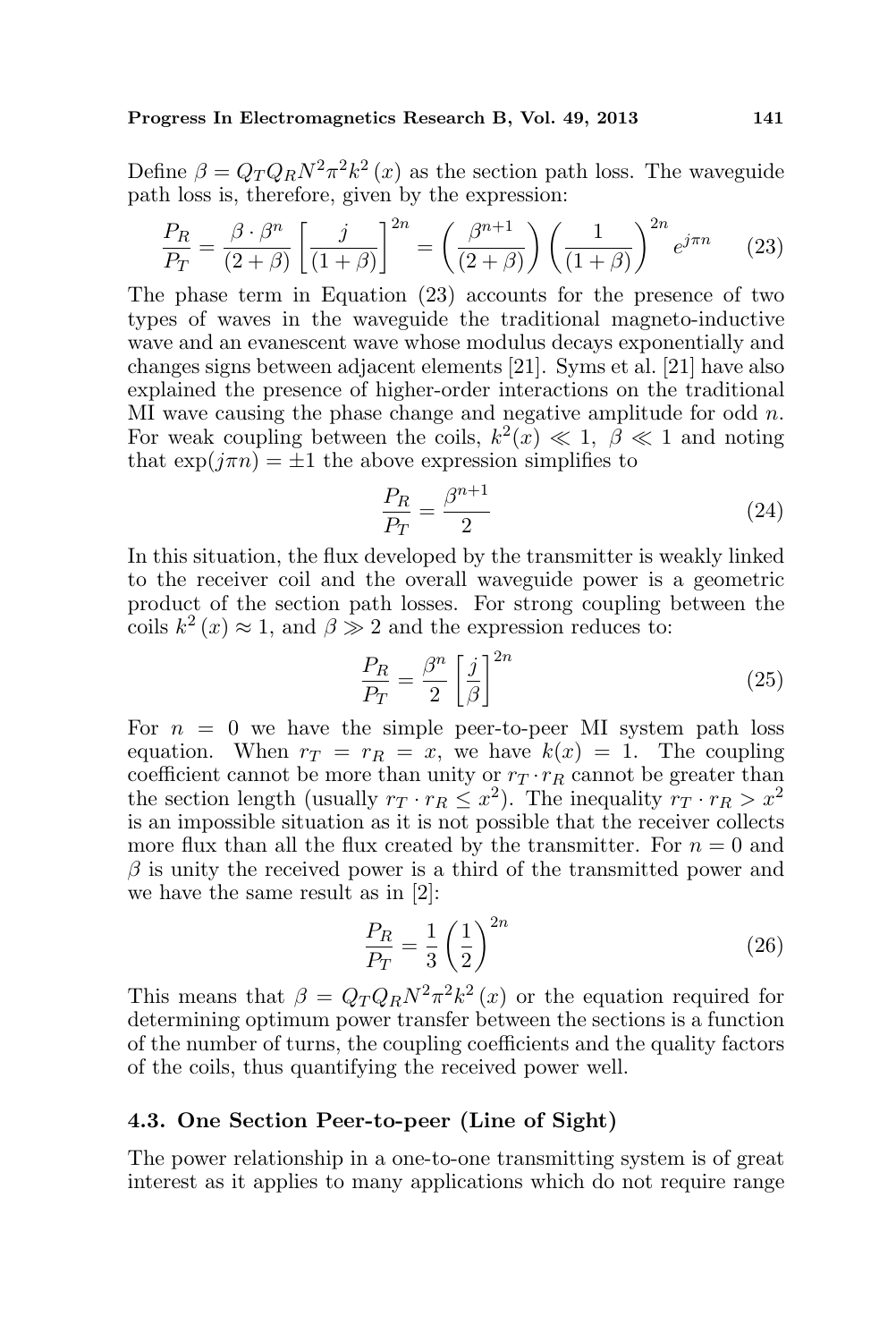extension. When  $n = 0$  (reduced model) the peer-to-peer system has path loss equation:

$$
\frac{P_R}{P_T} = \frac{Q_T \cdot Q_R N^2 \pi^2 k^2 (x)}{(2 + Q_T \cdot Q_R \cdot N^2 \pi^2 k^2 (x))}
$$
(27)

- i) When  $Q_T \cdot Q_R \cdot N^2 \pi^2 k^2(x) \gg 2$  the power equation approaches the value $P_R/P_T \approx 1$ . This is a strong coupling case and the distance between the transmitter and receiver is close to zero,  $d \to 0$ . The received powers in most communication systems are usually not equal to the transmitted power due to losses in the channel and the transceiver circuitry.
- ii) When

$$
Q_T \cdot Q_R \cdot N^2 \pi^2 k^2 \left( x \right) = 2; \qquad P_R / P_T = 1/2 \tag{28}
$$

We also have a relatively strong coupling case. This approximation promises that 50% the transmitted power can be delivered to the load. This level of efficiency is achievable with current inductive systems.

iii) When  $Q_T \cdot Q_R \cdot N^2 \pi^2 k^2(x) \ll 2$ , or  $k^2(x)$  is small (weak coupling), a more practical situation, then

$$
\frac{P_R}{P_T} \approx \frac{Q_T \cdot Q_R N^2 \pi^2 k^2 \left(x\right)}{2} \tag{29}
$$

Even by using different assumptions, we arrive at a familiar expression. The reduced model and the AM models are equivalent (to within a constant multiplier). Thus the Agbinya-Masihpour model and Sun [2] model are identical and correctly model MI communications systems.

### 4.4. Multiple Sections Waveguide (Chain Network)

In this section N loop waveguide is investigated.

i) When the approximation  $Q_T \cdot Q_R \cdot N^2 \pi^2 k^2(x) \gg 2$  is used, the expression for the multi-section waveguide simplifies to:

$$
\frac{P_R}{P_T} \approx \left(Q_T \cdot Q_R N^2 \pi^2 k^2 \left(x\right)\right)^n \left[\frac{j}{\left(Q_T \cdot Q_R N^2 \pi^2 k^2 \left(x\right)\right)}\right]^{2n} \tag{30}
$$

ii) However when  $Q_T \cdot Q_R \cdot N^2 \pi^2 k^2(x) = 2$ , the approximation gives:

$$
\frac{P_R}{P_T} = \frac{2^n}{4} \left[\frac{j}{3}\right]^{2n} \tag{31}
$$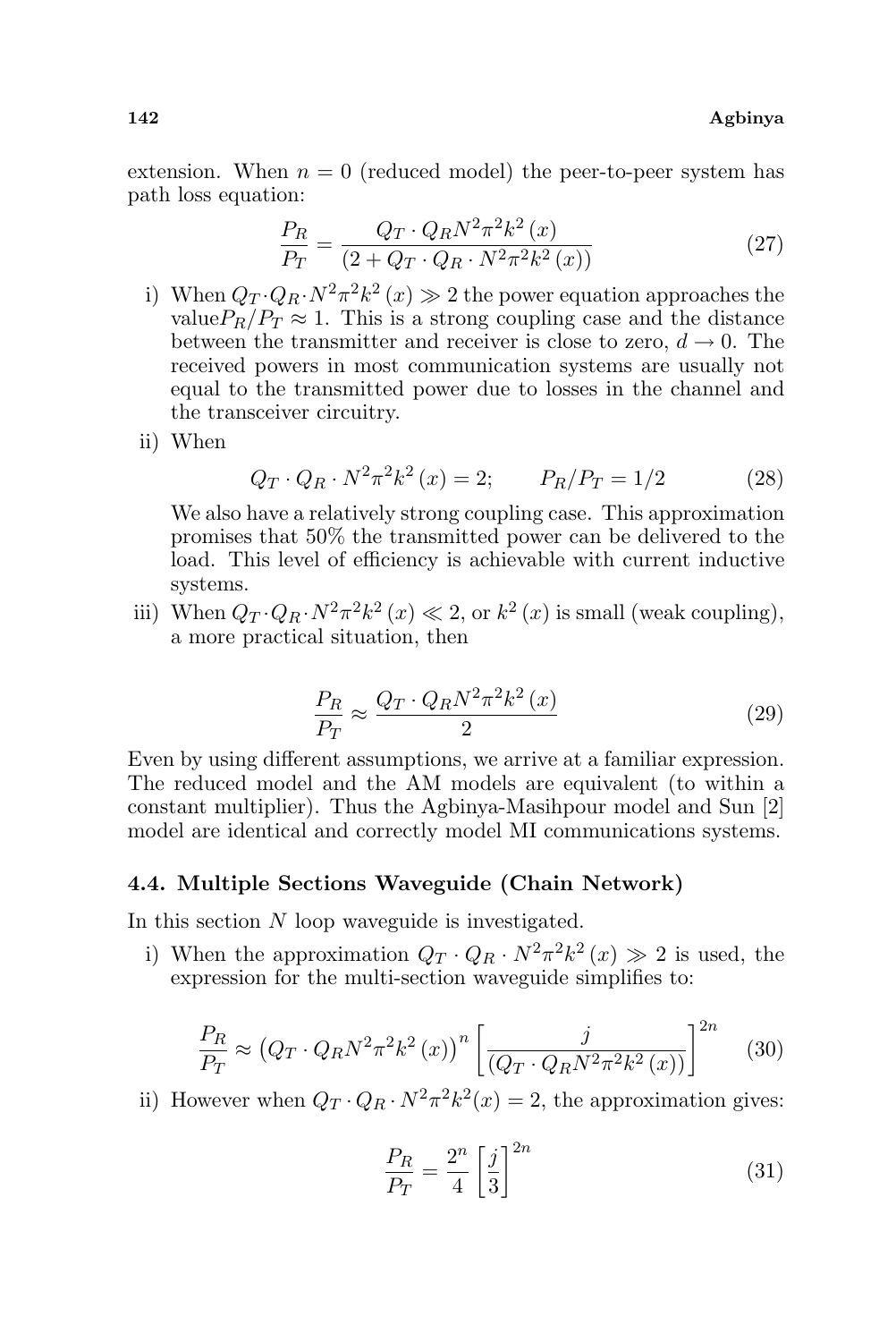For *n* sections, the communication distance  $d = n \cdot x$ , the link budget equation is

$$
d = 10^{(P_T \text{ (dBm)} - P_R \text{ (dBm)} - 6 - 6.541n)}
$$
\n(32)

iii) When  $Q_T \cdot Q_R \cdot N^2 \pi^2 k^2(x) \ll 2$  the power equation simplifies to

$$
\frac{P_R}{P_T} \approx \text{Real}\left(\frac{1}{2}\left(Q_T \cdot Q_R N^2 \pi^2 k^2\left(x\right)\right)^{n+1} e^{j\pi \cdot n}\right) \tag{33}
$$

This expression is truly the  $(n + 1)$  section power and the received power is always less than the transmitted power.

## 5. EXCITATION METHODS

Array excitation defines how the input signals are introduced to the transmitters to be coupled to the receivers. Four methods are proposed.

#### 5.1. Array Edge Excitation

In the array edge excitation (AEE), the relay nodes are edge excited by lining up the transmitter directly opposite the relay node 1 as shown in Figure 3. The transmitter axis is at 90 degrees to the array axis. The transmitter coil has a radius of 6 mm and the receiver coils have identical radius of 3.5 mm with each one wound on a ferrite former. Array element n is inclined by an angle  $\theta_n$  with respect to the



Figure 3. Array edge excited SIMO system.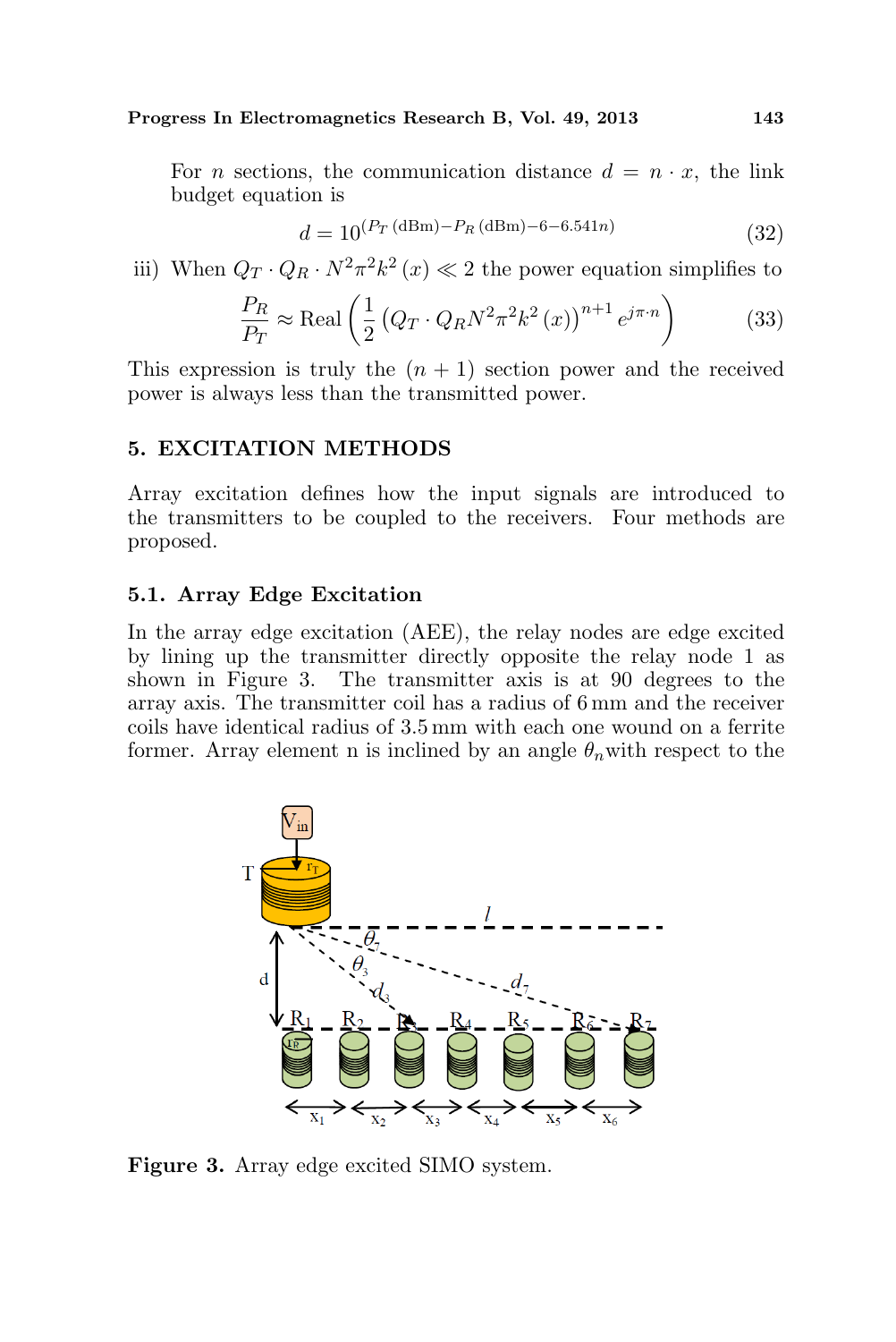transmitter and the length of the array is l. The diagonal distance linking the transmitter and receiver  $n$  is  $d_n$  and  $n$  is the node index. Generally

$$
d_n^2 = d^2 + l_n^2; \quad l_n = \sum_{j=1}^{n-1} x_j.
$$
 (34)

In the following analysis, nearest neighbor coupling (NNC) concept in which node *n* is influenced by only nodes  $(n - 1)$  and  $(n + 1)$  and no other mutual induction from far away nodes is experienced is used. It is also extended to when more than one node on either side of a node influence it and their significances are quantified. The power received by a node  $n$  (section) without influence is given by the expression:

$$
\frac{P_{Rn}}{P_T} \approx \frac{Q^2 N^2 \pi^2 k^2 (d_n) \cos^6 \theta_n}{2} \tag{35}
$$

This power decays with the sixth power of the misalignment angle between a receiver and transmitter causing significant reduction in the received power and is a cause of reduced optimum power reception in MI systems. Figure 3 consists of seven receiving nodes and except for node  $n = 1$ , all the other nodes are misaligned by some angle from the transmitter. Using NNC, node 7 at the edge is influenced by node six only and its total power is:

$$
\frac{P_{R7}}{P_T} \approx \frac{Q^2 N^2 \pi^2 k^2 (d_7) \cos^6 \theta_7}{2} + \frac{Q^2 N^2 \pi^2 k^2 (d_6) \cos^6 \theta_6}{2} \times \frac{Q^2 N^2 \pi^2 k^2 (x)}{2}
$$
\n
$$
= \frac{Q^2 N^2 \pi^2}{2} \left( k^2 (x) \frac{Q^2 N^2 \pi^2 k^2 (d_6) \cos^6 \theta_6}{2} + k^2 (d_7) \cos^6 \theta_7 \right)
$$
\n
$$
= \alpha \cdot \beta \cdot \left[ k^2 (d_6) \cos^6 \theta_6 + \beta^{-1} k^2 (d_7) \cos^6 \theta_7 \right] \tag{36}
$$

Similarly the power received by node 6 is

$$
\frac{P_{R6}}{P_T} \approx \frac{Q^2 N^2 \pi^2 k^2 (d_6) \cos^6 \theta_6}{2} + \frac{Q^2 N^2 \pi^2 k^2 (d_7) \cos^6 \theta_7}{2} \times \frac{Q^2 N^2 \pi^2 k^2 (x)}{2}
$$

$$
+ \frac{Q^2 N^2 \pi^2 k^2 (d_5) \cos^6 \theta_5}{2} \times \frac{Q^2 N^2 \pi^2 k^2 (x)}{2}
$$

$$
= \alpha \cdot \beta \cdot \left[ k^2 (d_5) \cos^6 \theta_5 + \beta^{-1} k^2 (d_6) \cos^6 \theta_6 + k^2 (d_7) \cos^6 \theta_7 \right] (37)
$$

where  $\alpha = \frac{Q^2 N^2 \pi^2}{2}$  $\frac{N^2\pi^2}{2}$  and  $\beta = \frac{Q^2N^2\pi^2k^2(x)}{2}$  $\frac{\pi^2 \kappa^2(x)}{2}$ . In general the receiver *n* power is: £

$$
P_{Rn} = \alpha \beta \cdot [k^2(d_{n-1}) \cos^6 \theta_{n-1} + \beta^{-1} k^2(d_n) \cos^6 \theta_n + k^2(d_{n+1}) \cos^6 \theta_{n+1}] \cdot P_T
$$
 (38)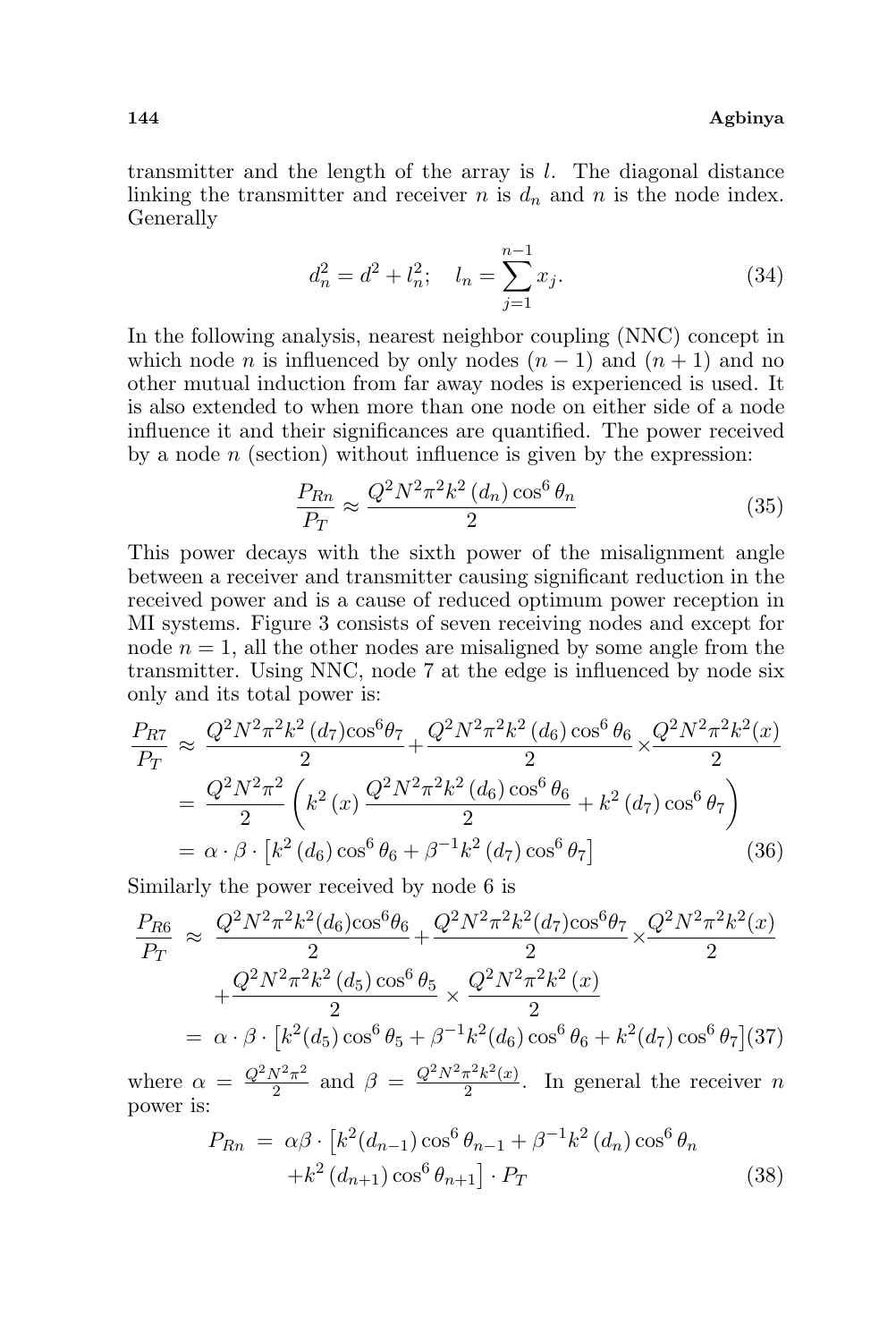In practice the coupling coefficients  $k(x)$  are small values and the power received from the nearest neighbours is, therefore, small compared with the direct signal between the transmitter and a receiver. When  $x_{n-1} \neq x_n \neq x_{n+1}$ , and using  $\alpha$  only the general equation may also be written as:

$$
P_{Rn} = \alpha^2 \cdot \left[ k^2 (x_{n-1}) k^2 (d_{n-1}) \cos^6 \theta_{n-1} + \alpha^{-1} k^2 (d_n) \cos^6 \theta_n \right. \\ \left. + k^2 (x_{n+1}) k^2 (d_{n+1}) \cos^6 \theta_{n+1} \right] \cdot P_T \tag{39}
$$

Let N nodes on either side of the receiver have influence on its received power. For such a case the total received power at node  $n$  becomes:

$$
P_{Rn} = \sum_{j=0}^{N} \alpha^{j+1} \left[ k^2 (d_{n-j}) \cdot \cos^6 \theta_{n-j} \prod_{i=0}^j k^2 (x_{n-i}) + k^2 (d_{n+j}) \cdot \cos^6 \theta_{n+j} \prod_{i=0}^j k^2 (x_{n+i}) \right] \cdot P_T \qquad k^2(x_n) = 1/2 \quad (40)
$$

When  $k^2(x_n) = 1/2$ , the above equation is general for all n.

### 5.2. Array Centre Excitation

In array center excitation (ACE), the relay nodes are center excited and the transmitter is at a distance d directly opposite the relay node at the middle of the array as shown in Figure 4. The objective for the design is to achieve single input multiple output configuration.



Figure 4. Array center excited SIMO system.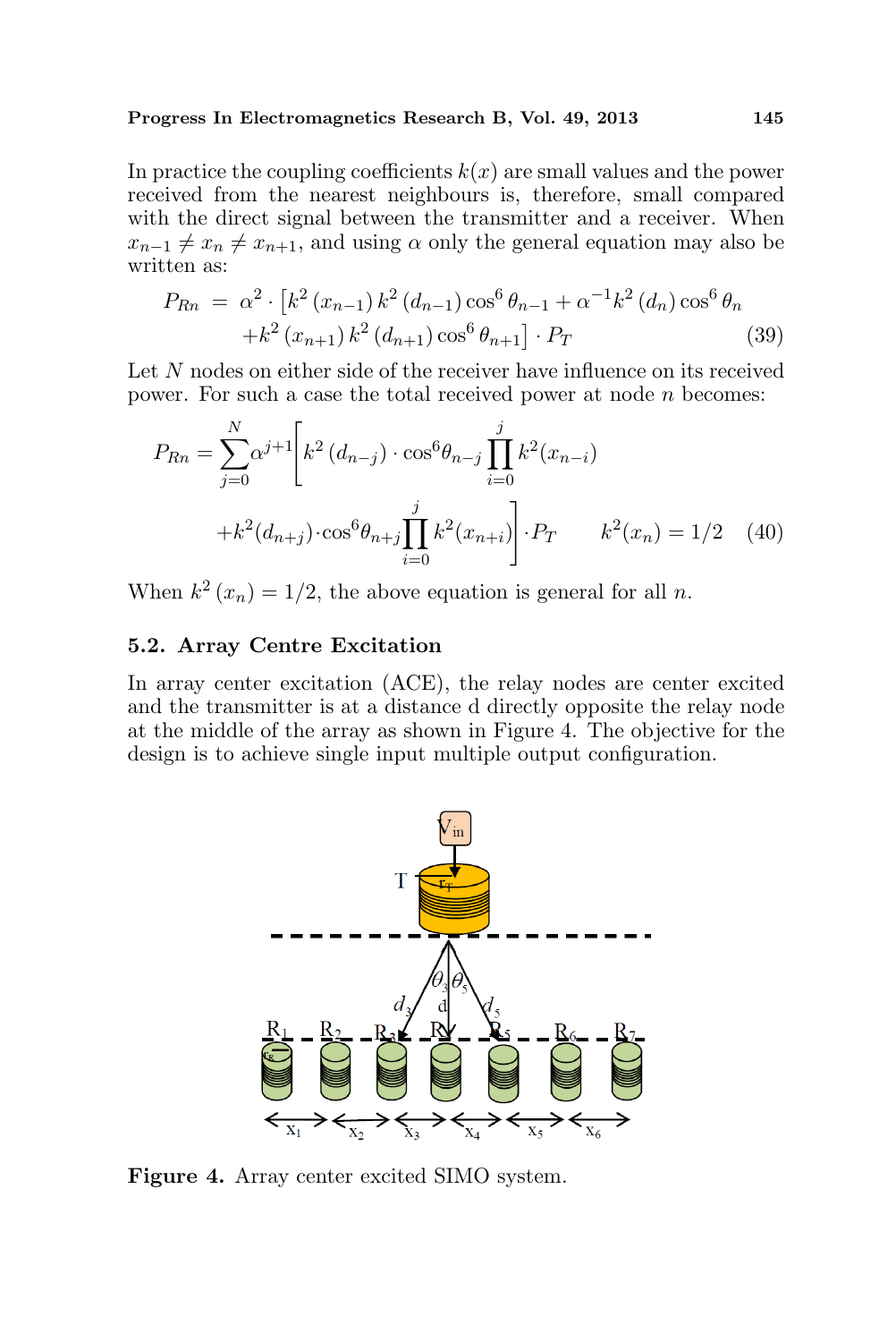The power received by the receiver  $n$  with NNC consideration is given by the expression:

$$
P_{Rn} = \alpha^2 \cdot \left[ k^2 (x_{n-1}) k^2 (d_{n-1}) \cos^6 \theta_{n-1} + k^2 (x_{n+1}) k^2 (d_{n+1}) \cos^6 \theta_{n+1} + \alpha^{-1} k^2 (d_n) \cos^6 \theta_n \right] \cdot P_T \tag{41}
$$

In a symmetrical arrangement of the array elements with respect to the transmitter location, the following conditions hold for a receiver  $n$ .  $\theta_{n-1} = \theta_{n+1}; x_{n-1} = x_{n+1}$  and  $d_{n-1} = d_{n+1}.$  Hence  $P_{Rn} = \alpha^2$ .  $\frac{1}{r}$  $2k^2 (x_{n+1}) k^2 (d_{n+1}) \cos^6 \theta_{n+1} + \alpha^{-1} k^2 (d_n) \cos^6 \theta_n$ l<br>E  $\cdot$   $P_T(42)$ For multi-neighbour interaction by  $N$  nodes on either side, the received

power by node n is:

$$
P_{Rn} = \alpha \cdot k^2 (d_n) \cdot \cos^6 \theta_n + 2 \sum_{j=0}^N \alpha^{j+1} \left[ k^2 (d_{n+j}) \cdot \cos^6 \theta_{n+j} \prod_{i=0}^j k^2 (x_{n+i}) \right] \cdot P_T \tag{43}
$$

The gain obtained by ACE is significant if the nodes cooperate and reinforce each other. When the array is centre excited and the nodes are not symmetrically placed with respect to the transmitter, the received power is:

$$
P_{Rn} = \alpha \cdot k^2 (d_n) \cdot \cos^6 \theta_n + \sum_{j=0}^N \alpha^{j+1} \left[ k^2 (d_{n+j}) \right]
$$

$$
\cdot \cos^6 \theta_{n+j} \prod_{i=0}^j k^2 (x_{n+i}) + k^2 (d_{n-j}) \cdot \cos^6 \theta_{n-j} \prod_{i=0}^j k^2 (x_{n-i}) \Bigg] \cdot P_T (44)
$$

When the array is not perpendicular to the excitation source, Equation (44) holds. However, the values of  $d_n$  which reflect the lateral shift of the array with respect to the excitation should be used.

### 5.3. Collinear Array Excitation

In the collinear array excitation (CAE), the transmitter axis is collinear with the array axis and the nodes form a linear chain network. All the array elements including the transmitter are separated from each other by distance x. A previous node serves as the exciter for its neighbor and the power received by node n is obtained recursively as

$$
P_{R1} \approx \frac{Q^2 N^2 \pi^2 k^2 (x)}{2} P_T;
$$
  
\n
$$
P_{R2} \approx \frac{Q^2 N^2 \pi^2 k^2 (x)}{2} P_{R1} = \left(\frac{Q^2 N^2 \pi^2 k^2 (x)}{2}\right)^2 P_T
$$
\n(45)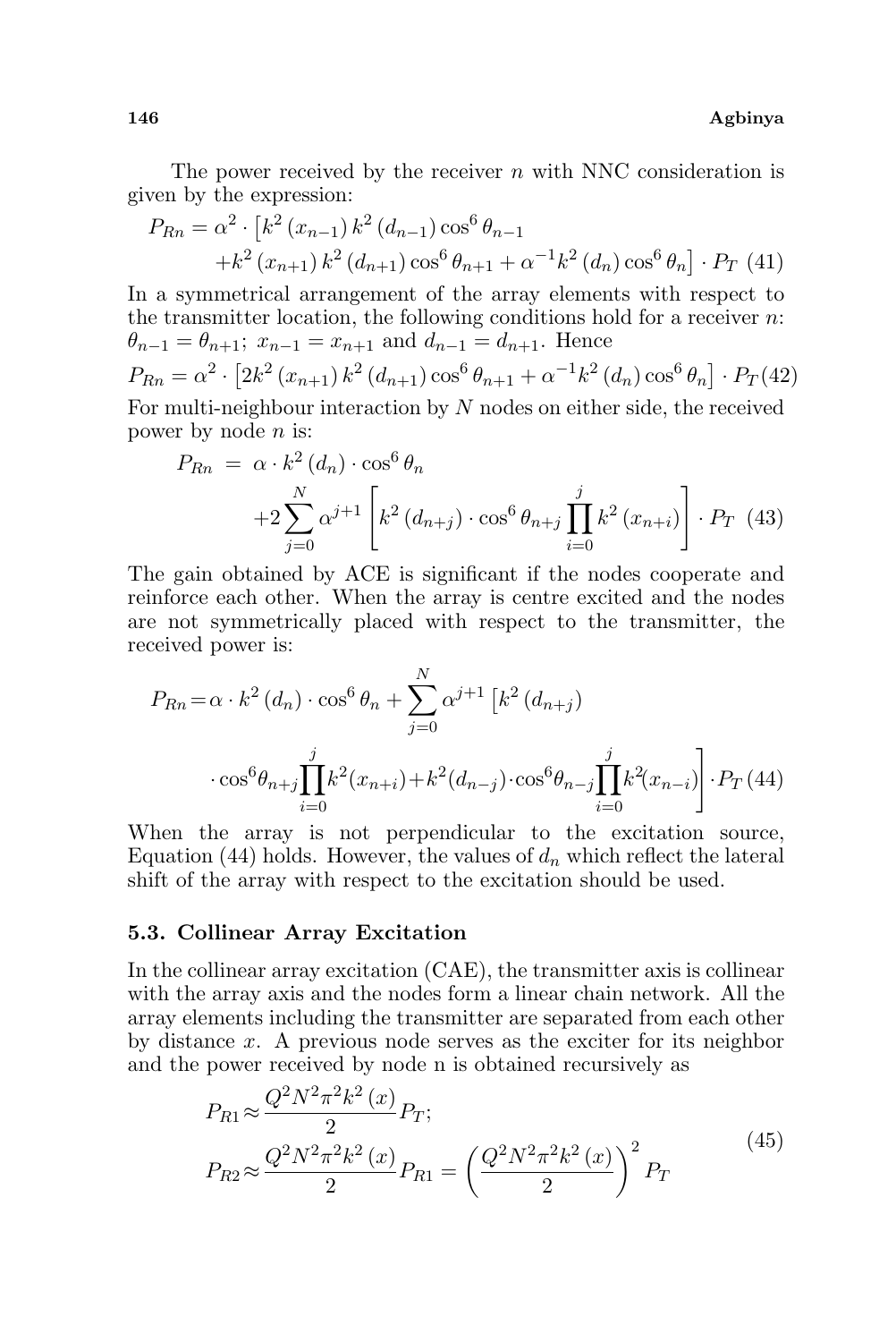The power received by node  $n$  is thus given as

$$
P_{Rn} \approx \frac{Q^2 N^2 \pi^2 k^2 (x)}{2} P_{R(n-1)} = \left(\frac{Q^2 N^2 \pi^2 k^2 (x)}{2}\right)^n P_T;
$$
  
\n
$$
P_{Rn} \approx \left(\frac{1}{2}\right)^{n+1} \left(Q^2 N^2 \pi^2 k^2 (x)\right)^{n+1} P_T
$$
\n(46)

The last equation is for  $(n+1)$  sections. The power expression is similar to the MI waveguide and has no phase term as in the original MI waveguide equation. These equations show that CAE power transfer capability is very poor for nodes which are not near the transmitter because of being shielded by other nodes from the effects of the receiver leading to increasingly weak coupling of flux the farther away the node is from the transmitter.

## 5.4. Multiple Array Excitation

In the multiple array excitation (MAE) several arrays are used concurrently as in Figure 5 and each array is excited separately. The multiple arrays open up several options for array deployment. There may be only an excitation, or each array may be excited or only a subset of the array is excited.



Figure 5. Multiple array excitation (MAE).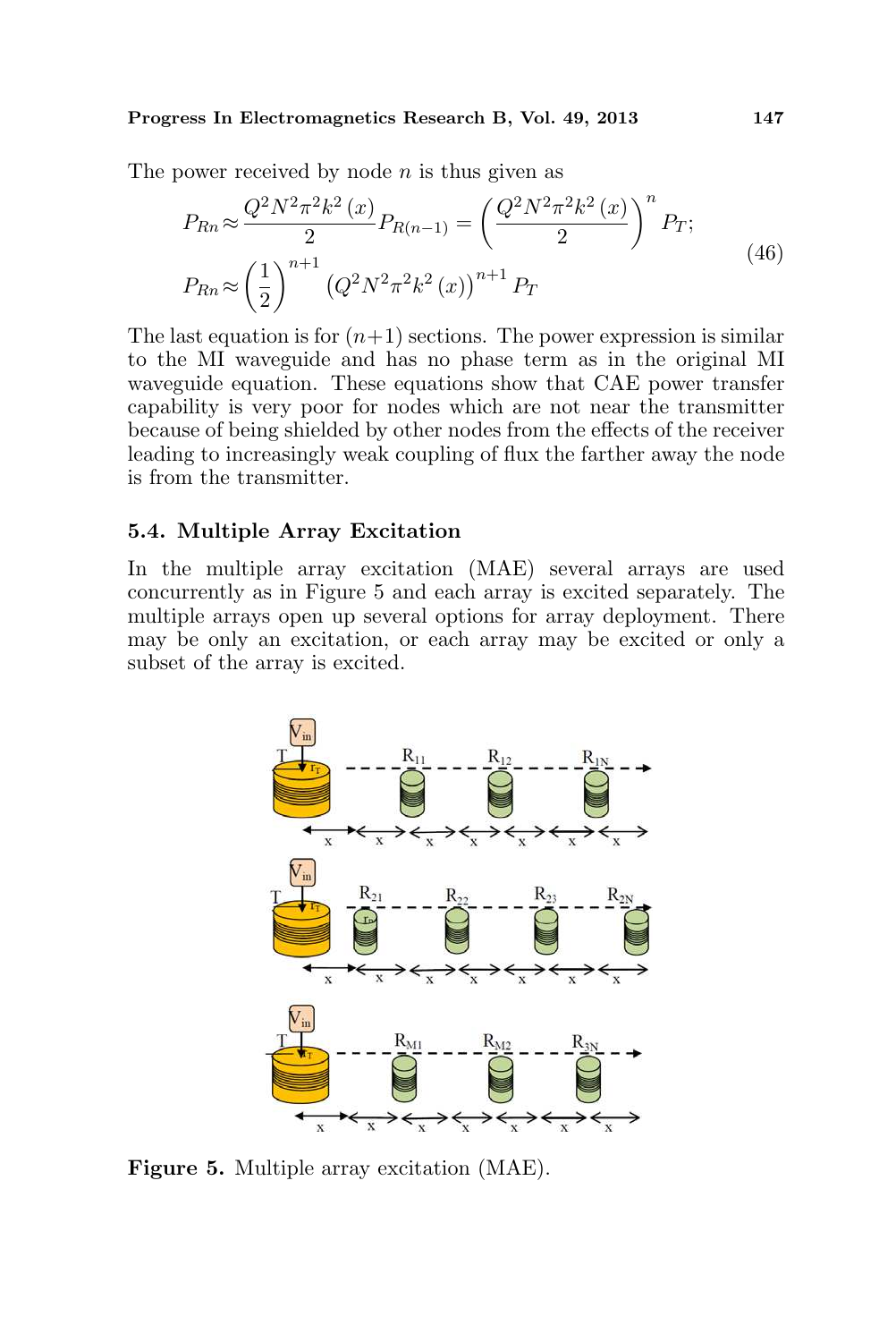Assume that the nodes in each array are arranged in a regular manner, equidistant (may not be so all the time) from each other and excited as in CAE. The arrays are of the same length. We also assume that the distance between the arrays is large enough to prevent neighbouring arrays from interfering with each other. The arrays are of infinite length with no reflections. In a multi-array system, the receiver n taps its signals from each array at location n.

Thus the receiver is separate from the system of arrays. The received signal by receiver  $n$  when the transmitter excitations are equal is given by the expression:

$$
P_n = \sum_{j=1}^{M} P_{Rj} = P_T \sum_{j=1}^{M} \left(\frac{1}{2}\right)^{nj} \left(Q^2 N^2 \pi^2 k^2 \left(d_{nj}\right)\right)^{nj} \cos^6\left(\theta_{nj}\right) \tag{47}
$$

where M is the number of arrays with index j and n is the node location inside each array where flux is tapped into the receiver. This relay system consists of  $M$  transmitters each serving  $n$  nodes (a total of  $M \times N$  nodes). A receiver listens to M main sources, one from each array provided the transmitters are in its neighbourhood. The distance between array elements is  $2x$ . The MAE system is suitable for multichannel MI communication and may require coding of channel signals to enable easy separation at the receiver. It may also use OFDM system.

### 6. SIMULATION AND EXPERIMENTAL RESULTS

We conducted various experiments with both hardware and software when the receivers are located within the near field region of the transmitter. Multiple relay nodes were designed and arranged in a chain network. They were deployed on a wooden holder and each node is a stand alone with no physical connections to its neighbours. One transmitter was also designed using a 151 µH inductor connected to a  $39 \mu$ F capacitor and excited with an input at  $2.65 \text{ MHz}$  frequency. Figure 3 shows the hardware set up for the experiments. Using AEE architecture the received power profile was measured with a software oscilloscope attached to a laptop. An exponentially decaying power profile with a maximum value at the coil at the array edge opposite the transmitter was observed. When the transmitter input voltage is 30 mV and the receiver node at 2.3 cm from it, the received voltage is 520 mV, a gain of 17.3 at bore site (Figure 6). The receiver array was moved to 5 cm from the transmitter still within the near-field region of the transmitter. The received voltage at bore sight was measured to be 46 mV, a voltage gain of 1.53. The receiver array was moved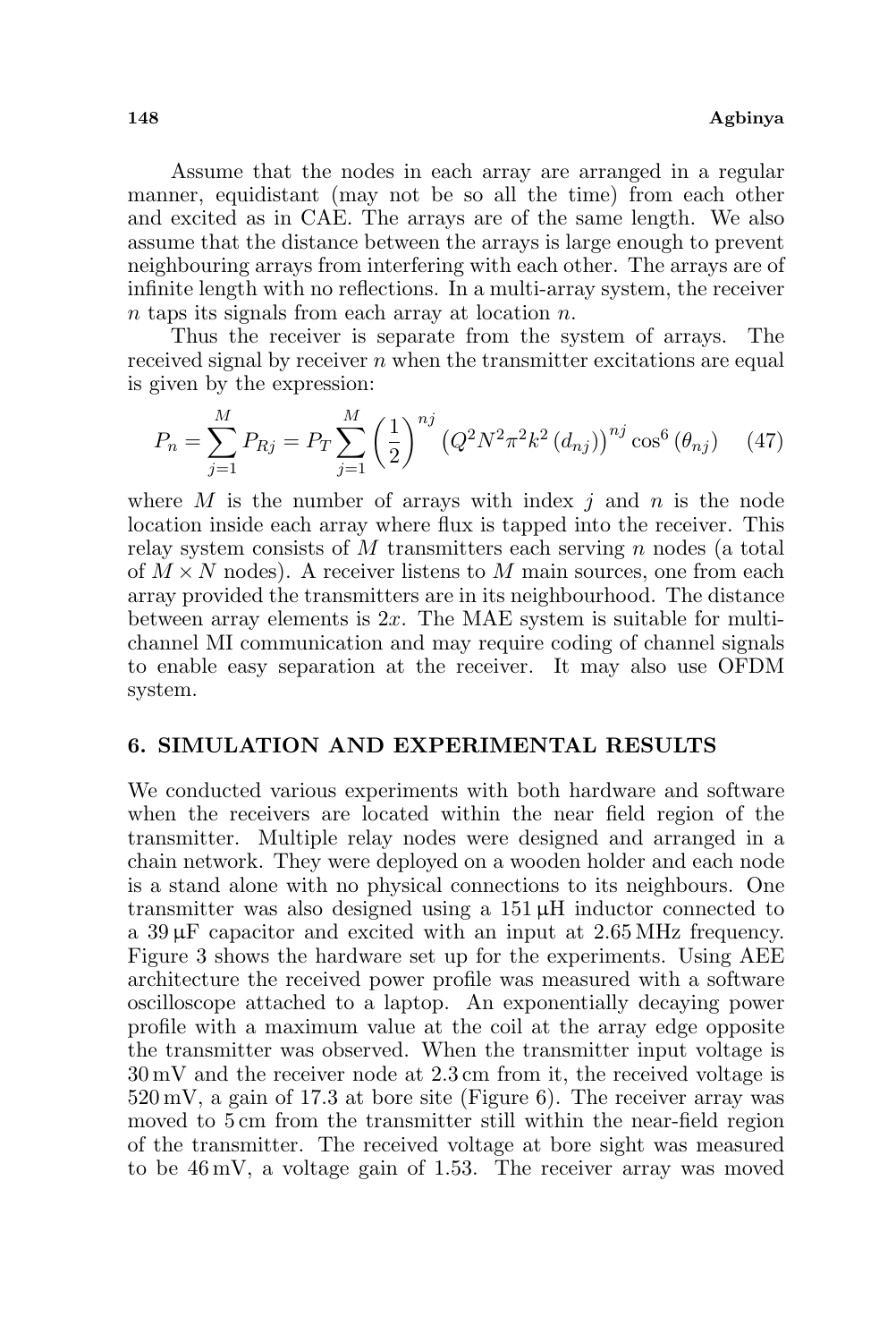

Figure 6. Received power by nodes 1 to 5 in AEE.



Figure 7. Array power gain profile.

further to 7 cm from the transmitter. The received voltage at bore sight is  $27 \text{ mV}$ , a gain of 0.9. Thus the received power decreases very fast as the receiver is moved away from the transmitter. In Figure 7, the receiver arrays were located at 2.3 cm, 5.0 cm and 7 cm from the transmitter. Very high induced power was recorded at distances very close to the transmitter and decrease rapidly as the array is moved away to 5 cm and then to 7 cm.

Despite the apparent gains provided by the ACE arrangement the intention of this section is to show that significant gains are obtained using NNC and the advantages in using multiple neighbour interaction become more and more insignificant the further away the nodes are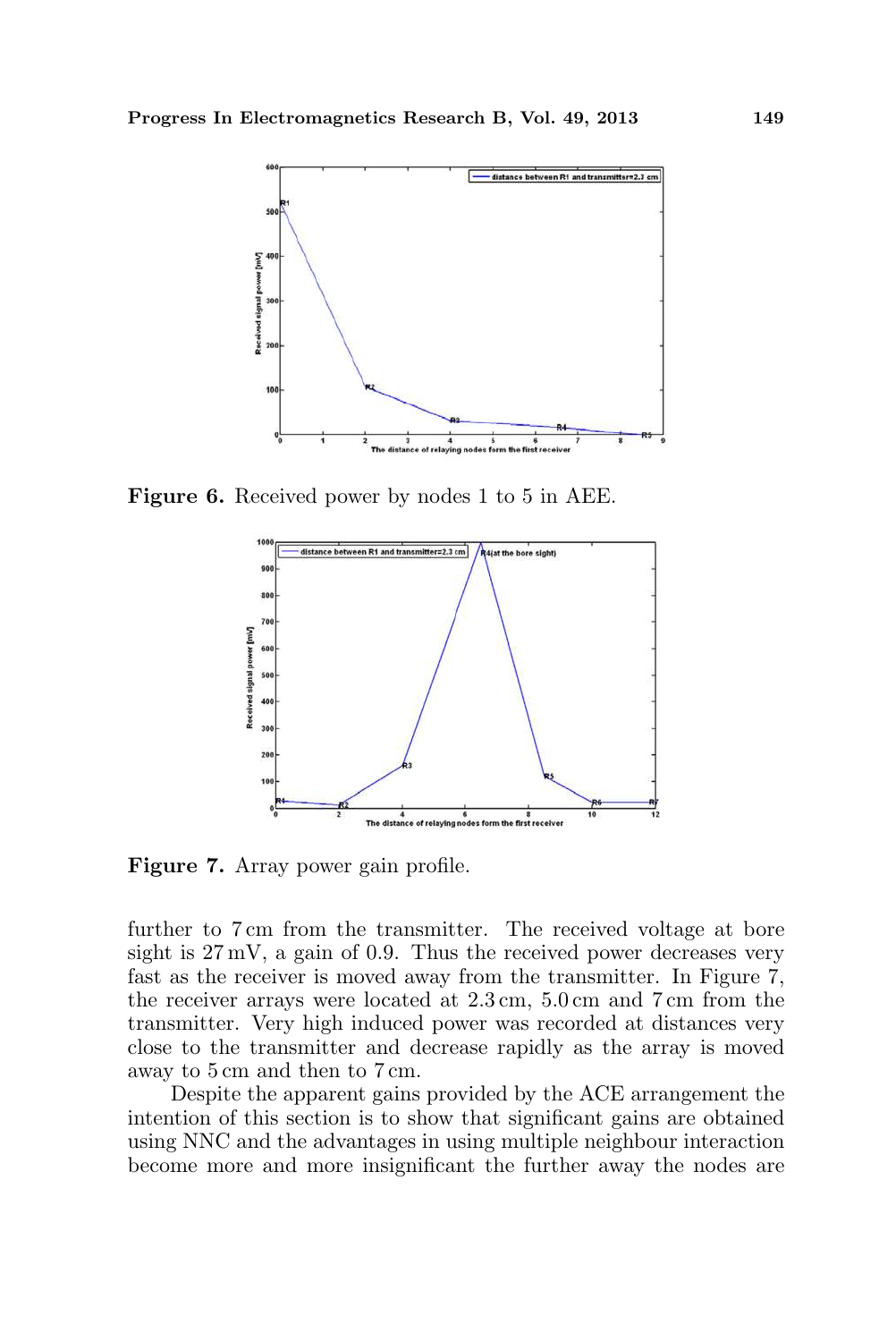from the receiver. This is due to shielding by other nodes on both sides and also highly reduced mutual inductance between the nodes. For example, let  $d = 5$  m;  $x<sub>i</sub> = 10$  m;  $r<sub>T</sub> = 10$  cm and  $r<sub>R</sub> = 5$  cm. Then

$$
d_1^2 = d^2 + x_1^2 = 25 \cdot 10^4 + 10^6 \text{ cm}^2 = 125 \cdot 10^4 \text{ cm}^2;
$$
  
\n
$$
\cos \theta_1 = \frac{5}{\sqrt{125}}; \quad \cos^6 \theta_1 = \left(\frac{1}{125}\right)
$$
  
\n
$$
k^2 \left(d\right) \approx \frac{r_1^3 r_R^3}{d^6} = \frac{1}{(125)^2 \cdot 10^6};
$$
  
\n
$$
k^2 \left(d_{n+1}\right) \approx \frac{r_1^3 r_R^3}{d_1^6} = \frac{10^3 \cdot 5^3}{\left[100\left(\sqrt{125}\right)\right]^6} = \frac{1}{10^9 \left(125\right)^2};
$$
  
\n
$$
k^2 \left(x_{n+1}\right) \approx \frac{r_1^3 r_R^3}{x_{n+1}^6} = \frac{10^3 \cdot 10^3}{\left(1000\right)^6} = \frac{1}{10^{12}}
$$

Let the transmitter and receiver coils have  $Q = 100$  and turns  $N = 10$ , the power received from first neighbour is about

$$
\Delta P = \frac{Q^2 N^2 \pi^2 k^2 (d_{n+1}) k^2 (x_{n+1}) \cdot \cos^6 \theta_1}{P_n}
$$
  
= 
$$
\frac{(Q^2 N^2 \pi^2)^2 k^2 (d_{n+1}) k^2 (x_{n+1}) \cos^6 \theta_1}{Q^2 N^2 \pi^2 k^2 (d)}
$$
  
= 
$$
\frac{10^6 \pi^2}{10^9 (125)^2} \frac{1}{10^{12}} \times 10^{12} (125)^2 \cdot \frac{1}{125} = \frac{\pi^2}{(125) 10^3} \approx \frac{1}{125} \% \quad (48)
$$

Thus the power contributed by a nearest neighbour in this case is about  $(1/125)\%$  of the direct power received by node n from the transmitter. The two nearest neighbours contribute less than (2/125)% extra power. Therefore, the effects of remote neighbours are mostly insignificant. Hence we can safely ignore the influences of neighbouring nodes beyond the first one on both sides. Nearest neighbours will have more influence if coils of large Q and with more turns are deployed as neighbours. The received power profile with ACE is parabolic with peak centered at the middle coil. With a transmitter input voltage of 30 mV and receiver array located at 2.3 cm from it, the highest received voltage is 1000 mV (1 volt!), an impressive voltage gain of 33.3 at bore site (Figure 7). The receiver array was moved to again to 5 cm from the transmitter, and the received voltage at bore sight is 120 mV, a gain of only 4. The receiver array was moved once more further to 7 cm from the transmitter, and the received voltage at bore site is 40 mV, a gain of 1.33. In general, despite the 6th power of distance power decrease for the transceivers, the received power at a point can be increased by using an array of receivers.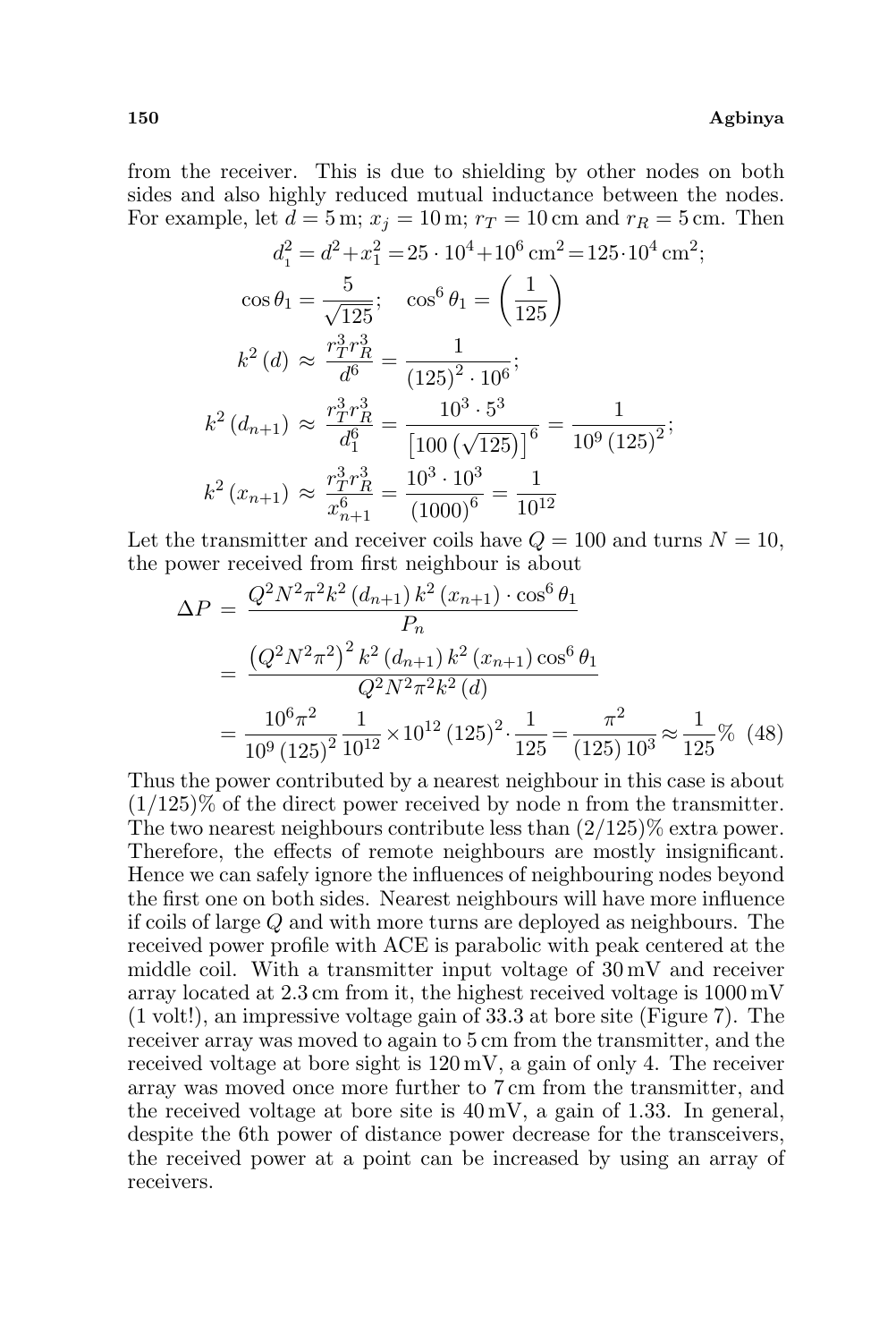# 7. CONCLUSIONS

We have provided a detailed analysis of magneto-inductive channels and link budgets showing that nearest neighbour interaction plays a part in the received signals in waveguide systems. In the relay systems, we have also shown that only first nearest neighbours on either sides of the node have the most significant effect on it. This influence can be beneficial. Various forms of array excitations are used showing that array centre excitation is optimum in terms of all the arrays studied in the paper. Theoretical analyses were justified with realistic experimental demonstration.

## REFERENCES

- 1. Agbinya, J. I., Principles of Inductive Near Field Communications for Internet of Things, River Publishers, Denmark, 2011, ISBN: 978-87-92329-52-3.
- 2. Sun, Z. and I. F. Akyildiz, "Underground wireless communications using magnetic induction," Proc. IEEE ICC, 1–5, 2009.
- 3. Akyildiz, I. F. and E. P. Stuntebeck, "Wireless underground sensor networks: Research challenges," Ad Hoc Networks Journal, Elsevier, Vol. 4, 669–686, Jul. 2006.
- 4. Li, L., M. C. Vuran, and I. F. Akyildiz, "Characteristics of underground channel for wireless underground sensor network," Proc. Med-Hoc Net, Corfu, Greece, Jun. 2007.
- 5. Sojdehei, J. J., P. N. Wrathall, and D. F. Dinn, "Magnetoinductive (MI) communications," Proc. MTS/IEEE Conference and Exhibition (OCEANS), 513–519, Nov. 2001.
- 6. Agbinya, J. I., N. Selvaraj, A. Ollett, S. Ibos, Y. Ooi-Sanchez, M. Brennan, and Z. Chaczko, "Characteristics of the magnetic bubble 'Cone of Silence' in near-field magnetic induction communications terminals," Journal of Battlefield Technology, Vol. 13 No. 1, 21–25, Mar. 2010.
- 7. FreeLinc, FreeLinc Products, accessed Mar. 3, 2009, http://www.freelinc.com/products/.
- 8. Sauer, C., M. Stanacevic, G. Cauwenberghs, and N. Thakor, "Power harvesting and telemetry in CMOS for implanted devices," IEEE Trans. on Circuits and Systems — I: Regular Papers, Vol. 52, No. 12, 2605–2613, Dec. 2005.
- 9. Galbraith, D. C., M. Soma, and R. L. White, "A wide-band efficient inductive transdermal power and data link with coupling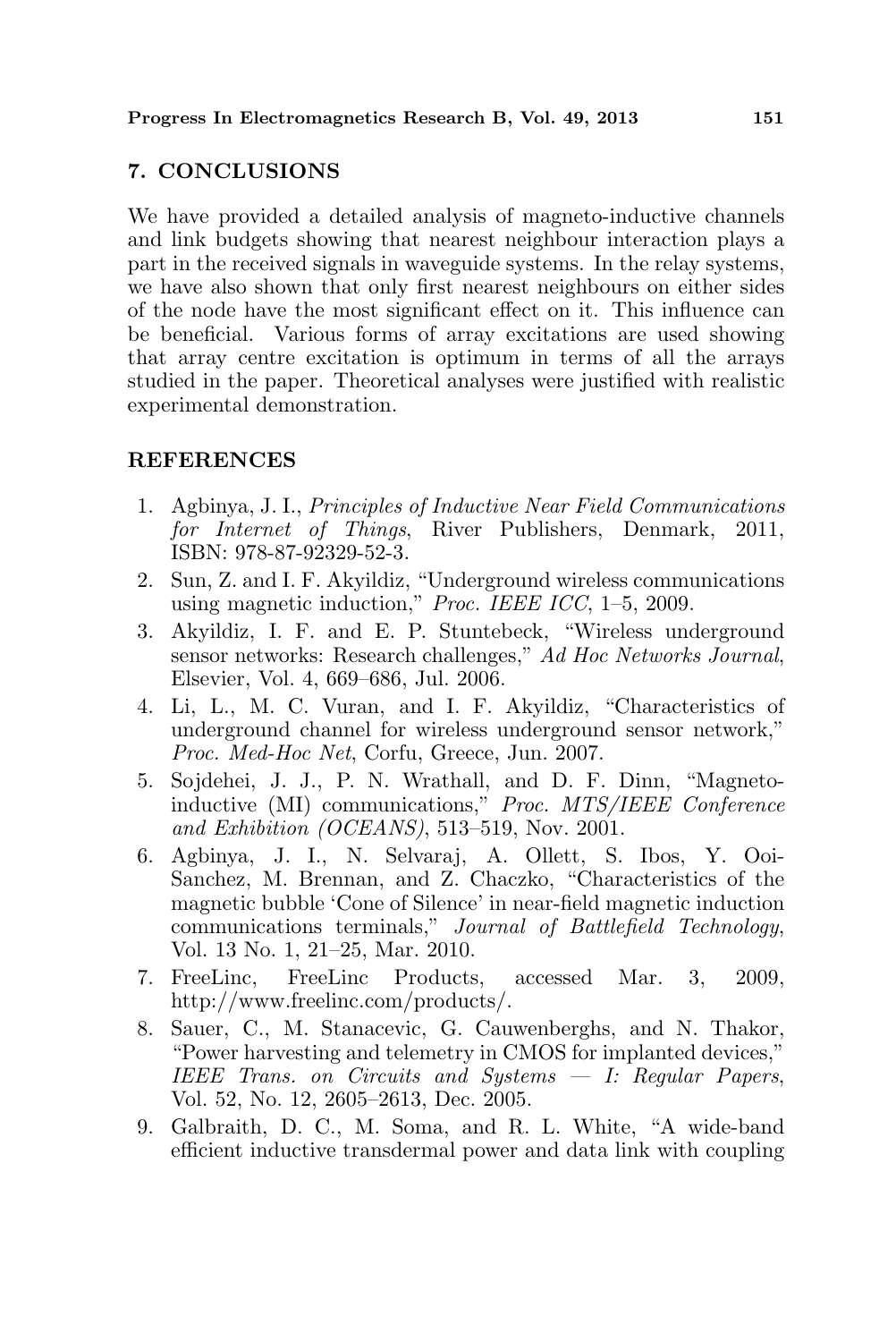insensitive gain," IEEE Transactions on Biomedical Engineering, Vol. 34, No. 4, 265–275, Apr. 1987

- 10. Jiang, H. C. and Y. E. Wang, "Capacity performance of an inductively coupled near field communication system," Proc. IEEE International Symposium of Antenna and Propagation Society, 1–4, Jul. 5–11, 2008.
- 11. Evans-Pughe, C., "Close encounters of the magnetic kind," IEE Review, 38–42, May 2005.
- 12. Bansal, R., "Near field magnetic communications," IEEE Antennas and Propagation Magazine, Vol. 46, No. 2, 114–115, Apr. 2004.
- 13. Lee, K. and D.-H. Cho, "Adaptive tuning method for maximizing capacity in magnetic induction communication," Proc. IEEE ICC, 4310–4313, 2012.
- 14. Akyildiz, I. F., Z. Sun, and M. C. Vura, "Signal propagation techniques for wireless underground communication networks," Physical Communication 2, Elsevier, 167–183, 2009
- 15. Syms, R. R. A., E. Shamonina, and L. Solymar, "Magnetoinductive waveguide devices," Proceedings of IEE Microwaves, Antenna and Propagation, Vol. 153, No. 2, 111–121, 2006.
- 16. Shamonina, E., V. A. Kalinin, K. H. Ringhofer, and L. Solymar, "Magneto-inductive waveguide," Electron. Letters, Vol. 38, No. 8, 371–373, Apr. 11, 2002.
- 17. Kalinin, V. A., K. H. Ringhofer, and L. Solymar, "Magnetoinductive waves in one, two and three dimensions," Journal of Applied Physics, Vol. 92, No. 10, 6252–6261, 2002.
- 18. Kopparthi, S., "Remote power delivery and signal amplification for MEMS applications," MSc. Thesis, Andhra University, India, Dec. 2003.
- 19. Jiang, B., J. R. Smith, M. Philipose, S. Roy, K. Sundara-Rajan, and A. V. Mamishev, "Energy scavenging for inductively coupled passive RFID systems," Instrumentation and Measurement Technology Conference, Ottawa, Canada, May 17–19, 2005.
- 20. Jiang, B., J. R. Smith, M. Philipose, S. Roy, K. Sundara-Rajan, and A. V. Mamishev, "Energy scavenging for inductively coupled passive RFID systems," IEEE Trans. on Instrumentation and Measurement, Vol. 56, No. 1, 118–125, Feb. 2007
- 21. Syms, R. R. A., O. Sydoruk, E. Shamonina, and L. Solymar, "Higher order interactions in magneto-inductive waveguides," Metamaterials, Vol. 1, 44–51, 2007.
- 22. Grace, R. J., "Bio magnetic energy in pain relief and healing,"